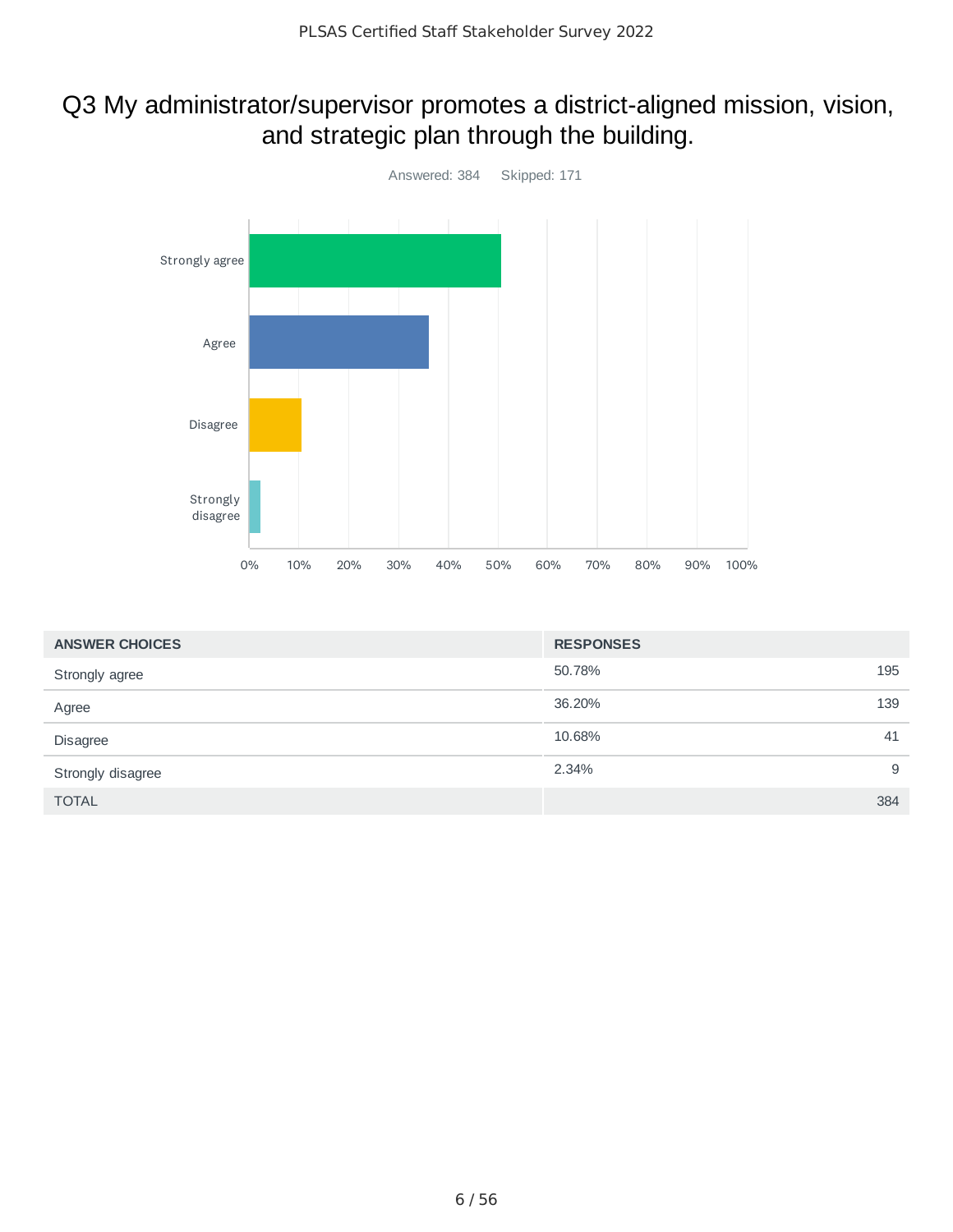

#### Q4 My administrator/supervisor is visible and accessible.

| <b>ANSWER CHOICES</b> | <b>RESPONSES</b> |     |
|-----------------------|------------------|-----|
| Strongly agree        | 47.79%           | 184 |
| Agree                 | 30.65%           | 118 |
| Disagree              | 12.73%           | 49  |
| Strongly disagree     | 8.83%            | 34  |
| <b>TOTAL</b>          |                  | 385 |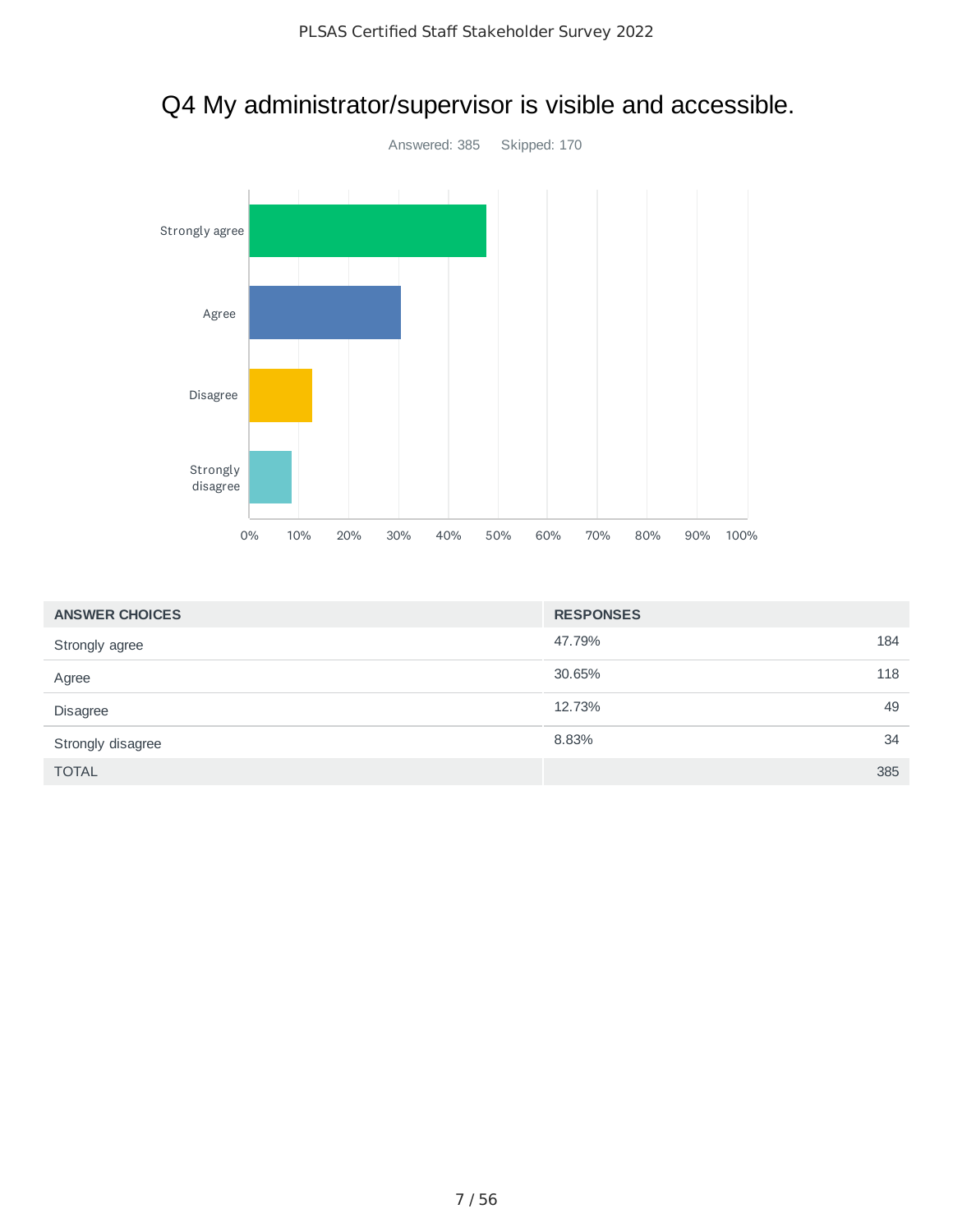#### Q5 My administrator/supervisor listens and follows through when I express concerns.



| <b>ANSWER CHOICES</b> | <b>RESPONSES</b> |     |
|-----------------------|------------------|-----|
| Strongly agree        | 45.45%           | 175 |
| Agree                 | 30.13%           | 116 |
| <b>Disagree</b>       | 18.44%           | 71  |
| Strongly disagree     | 5.97%            | 23  |
| <b>TOTAL</b>          |                  | 385 |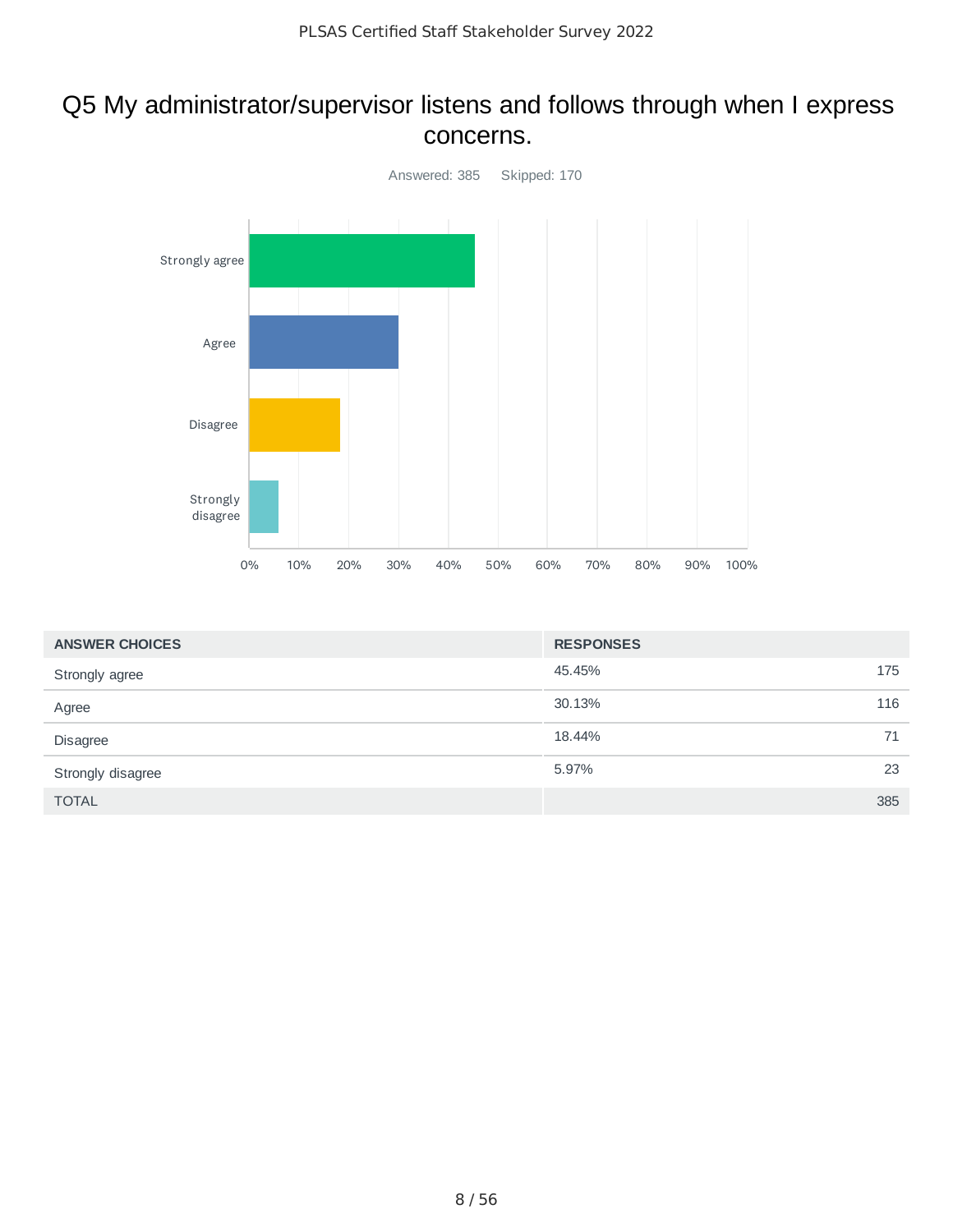#### Q6 My administrator/supervisor communicates in a professional and timely manner.



| <b>ANSWER CHOICES</b> | <b>RESPONSES</b> |     |
|-----------------------|------------------|-----|
| Strongly agree        | 46.21%           | 177 |
| Agree                 | 33.42%           | 128 |
| <b>Disagree</b>       | 14.36%           | 55  |
| Strongly disagree     | 6.01%            | 23  |
| <b>TOTAL</b>          |                  | 383 |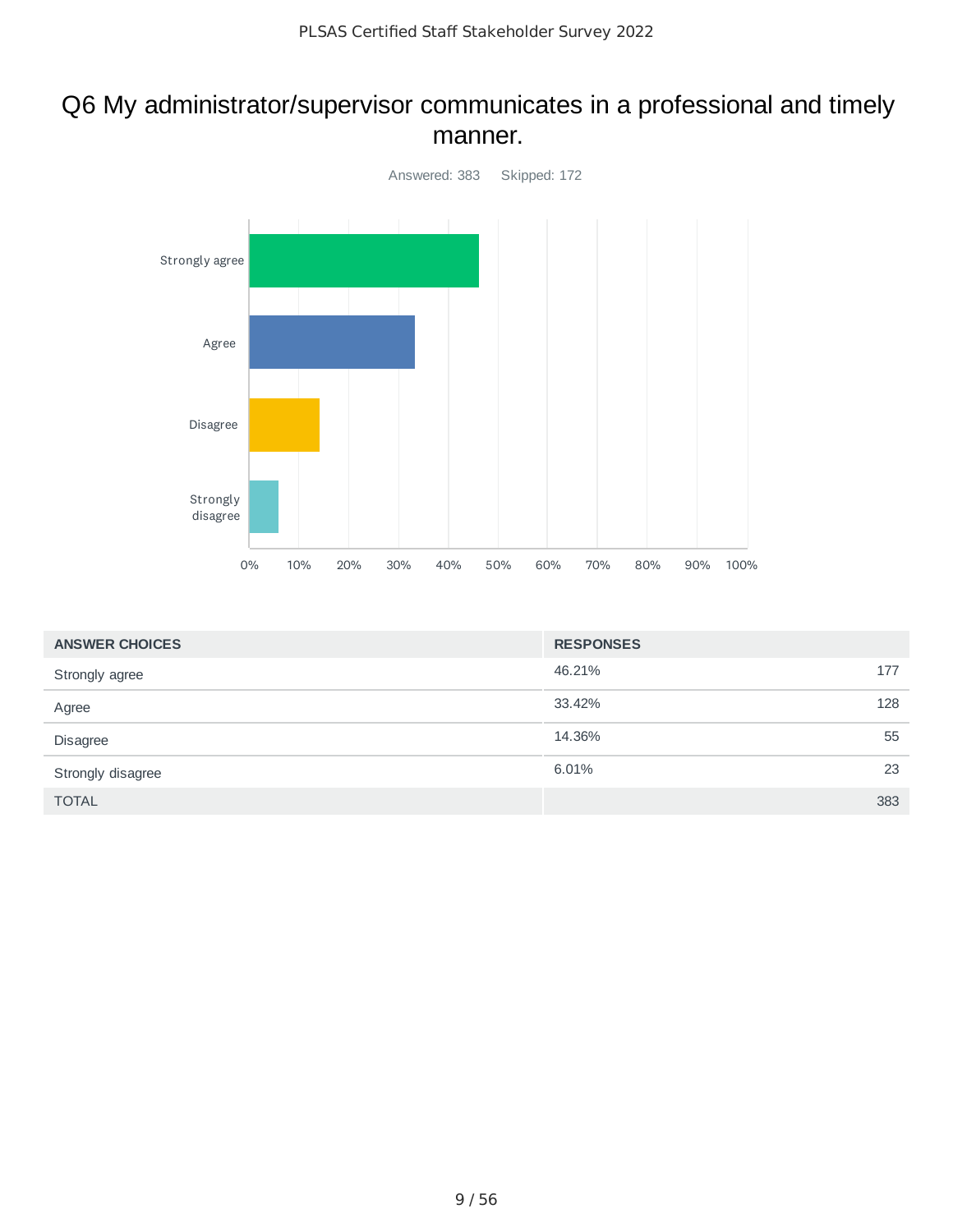#### Q7 My administrator/supervisor fosters a shared commitment to high expectations for student achievement.



| <b>ANSWER CHOICES</b> | <b>RESPONSES</b> |     |
|-----------------------|------------------|-----|
| Strongly agree        | 50.13%           | 192 |
| Agree                 | 35.77%           | 137 |
| <b>Disagree</b>       | 11.23%           | 43  |
| Strongly disagree     | 2.87%            | 11  |
| <b>TOTAL</b>          |                  | 383 |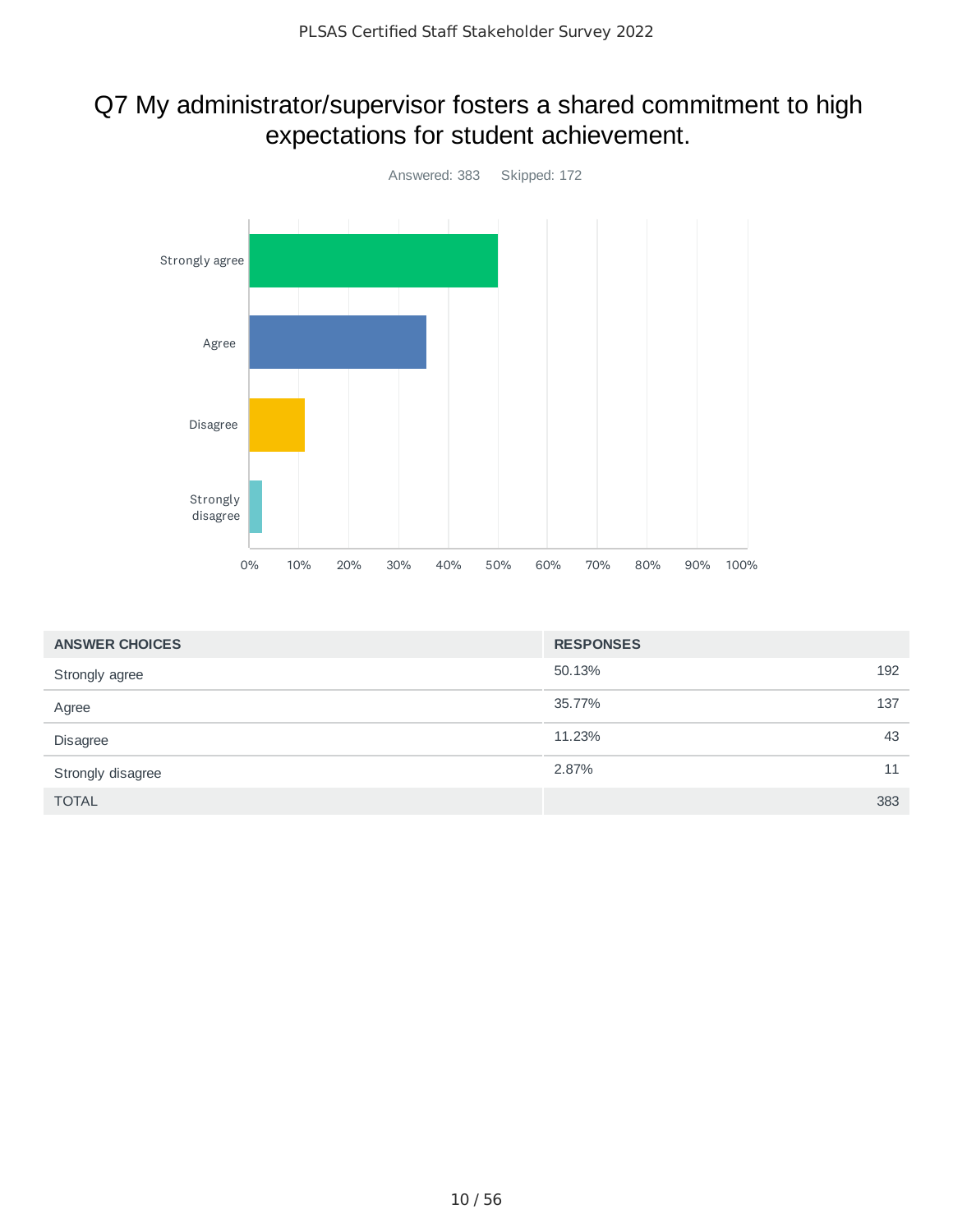#### Q8 My administrator/supervisor distributes leadership responsibilities and utilizes shared decision-making opportunities.



| <b>ANSWER CHOICES</b> | <b>RESPONSES</b> |     |
|-----------------------|------------------|-----|
| Strongly agree        | 41.51%           | 159 |
| Agree                 | 33.68%           | 129 |
| <b>Disagree</b>       | 16.19%           | 62  |
| Strongly disagree     | 8.62%            | 33  |
| <b>TOTAL</b>          |                  | 383 |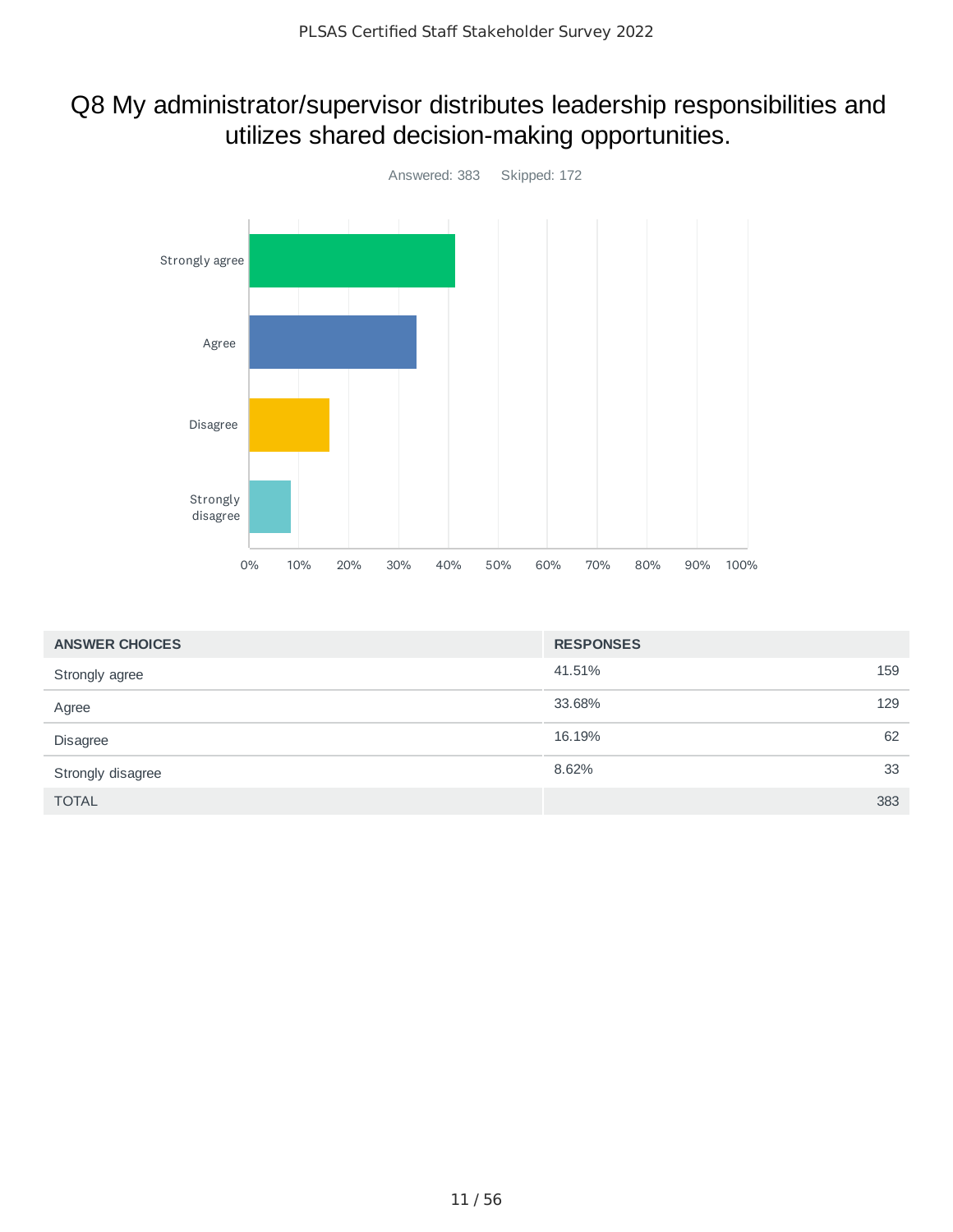# Answered: 384 Skipped: 171 0% 10% 20% 30% 40% 50% 60% 70% 80% 90% 100% Strongly agree Agree Disagree Strongly disagree

| <b>ANSWER CHOICES</b> | <b>RESPONSES</b> |     |
|-----------------------|------------------|-----|
| Strongly agree        | 47.40%           | 182 |
| Agree                 | 28.91%           | 111 |
| Disagree              | 15.89%           | 61  |
| Strongly disagree     | 7.81%            | 30  |
| <b>TOTAL</b>          |                  | 384 |

#### Q9 Overall, I am satisfied with my administrator/supervisor.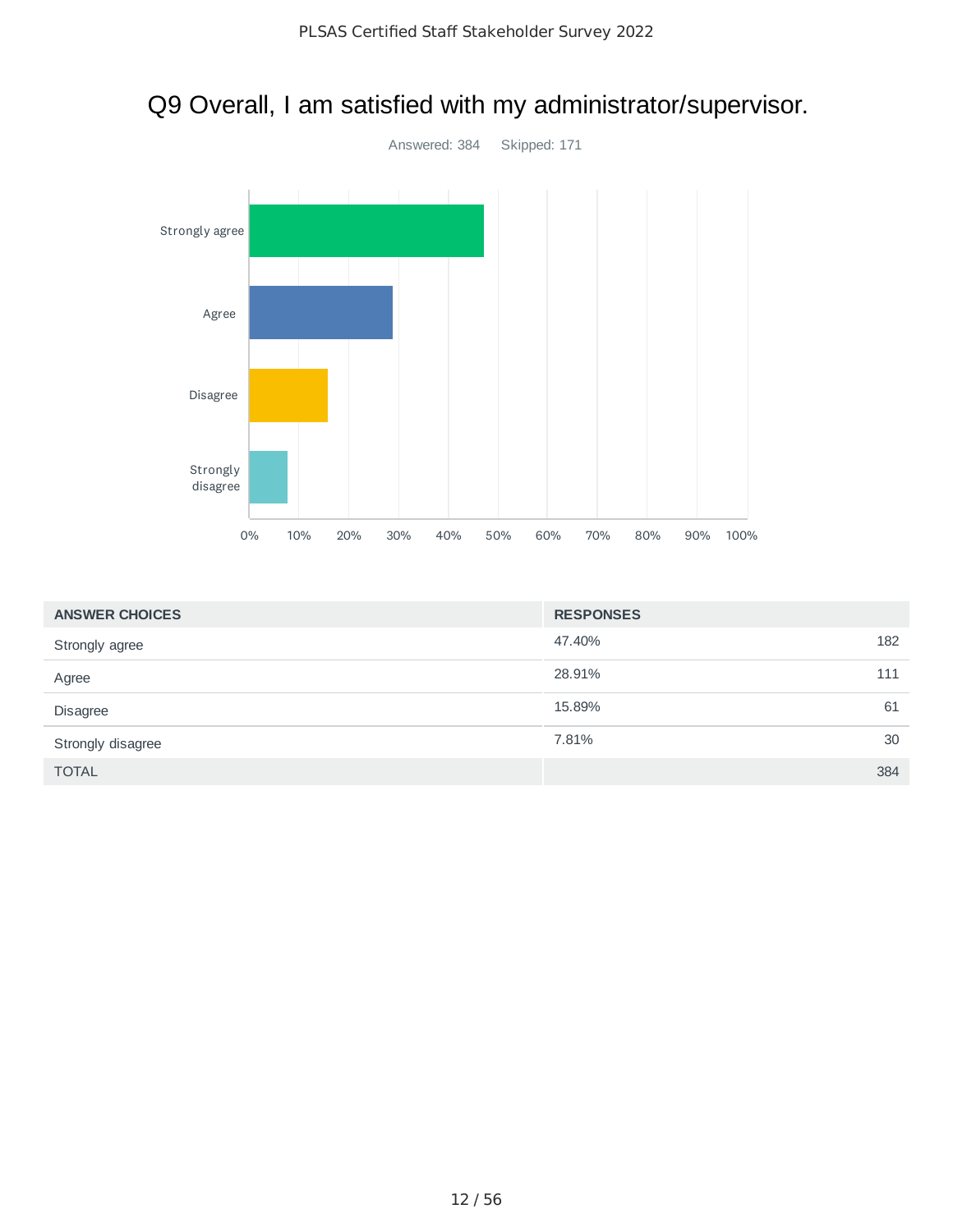#### Q11 I work in an environment that supports innovative ideas and practices.



| <b>ANSWER CHOICES</b> | <b>RESPONSES</b> |     |
|-----------------------|------------------|-----|
| Strongly agree        | 18.15%           | 53  |
| Agree                 | 63.36%           | 185 |
| Disagree              | 15.75%           | 46  |
| Strongly disagree     | 2.74%            | 8   |
| <b>TOTAL</b>          |                  | 292 |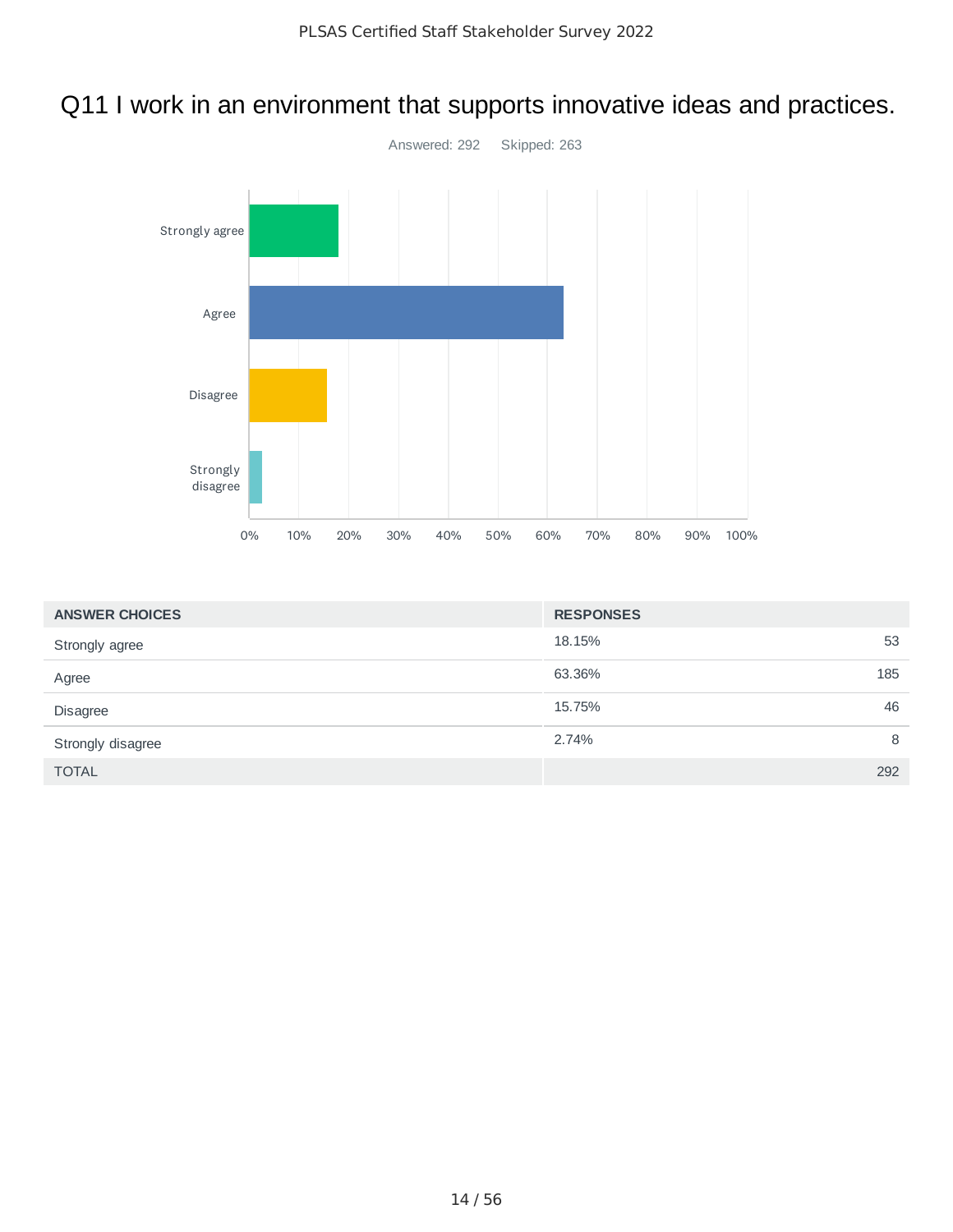

## Q12 I am proud to be associated with PLSAS and its brand.

| <b>ANSWER CHOICES</b> | <b>RESPONSES</b> |     |
|-----------------------|------------------|-----|
| Strongly agree        | 12.07%           | 35  |
| Agree                 | 54.83%           | 159 |
| Disagree              | 30.69%           | 89  |
| Strongly disagree     | 2.41%            |     |
| <b>TOTAL</b>          |                  | 290 |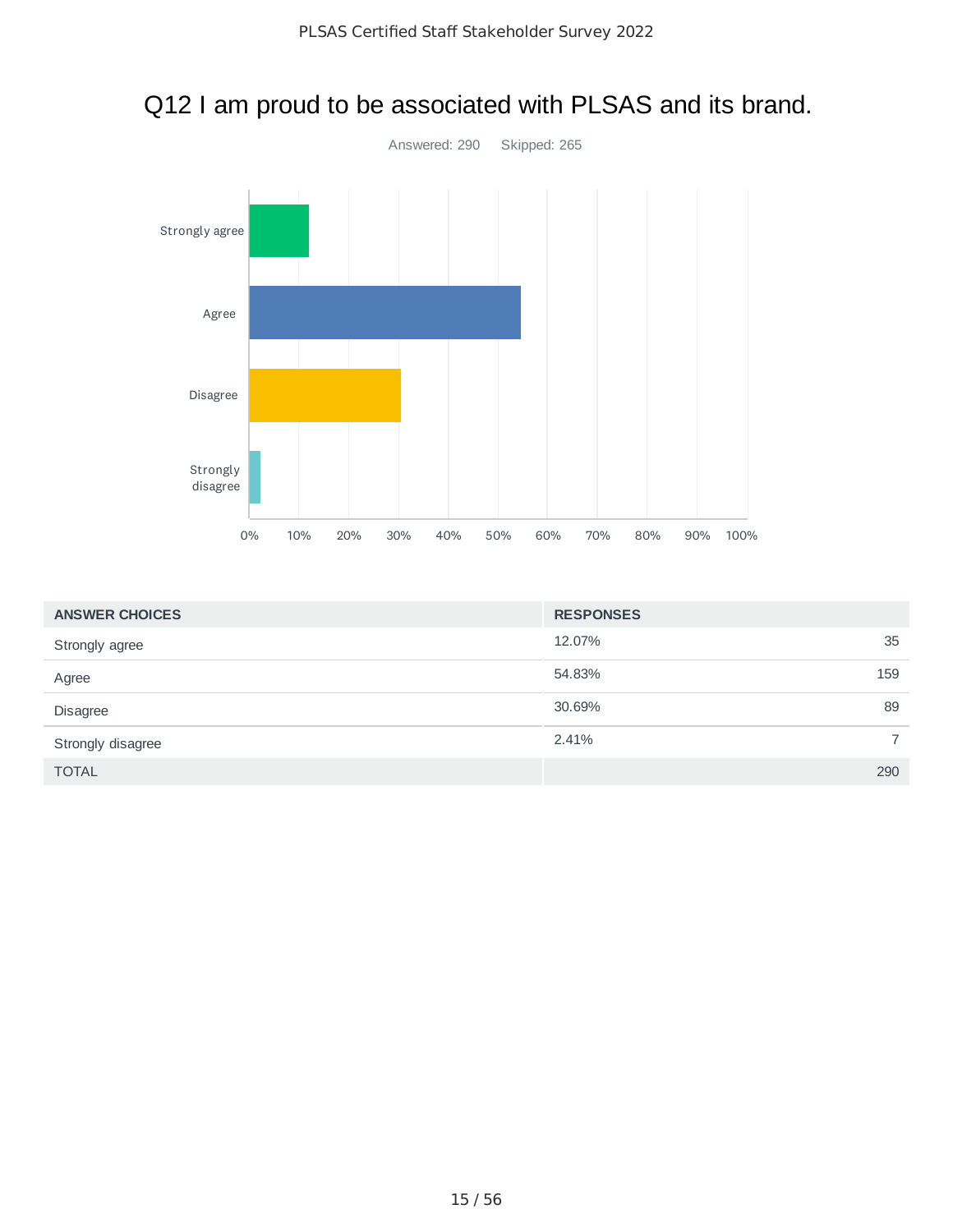#### Q13 I am respected and feel a part of the building(s)/department(s) in which I work.



| <b>ANSWER CHOICES</b> | <b>RESPONSES</b> |     |
|-----------------------|------------------|-----|
| Strongly agree        | 32.30%           | 94  |
| Agree                 | 48.80%           | 142 |
| <b>Disagree</b>       | 16.15%           | 47  |
| Strongly disagree     | 2.75%            | 8   |
| <b>TOTAL</b>          |                  | 291 |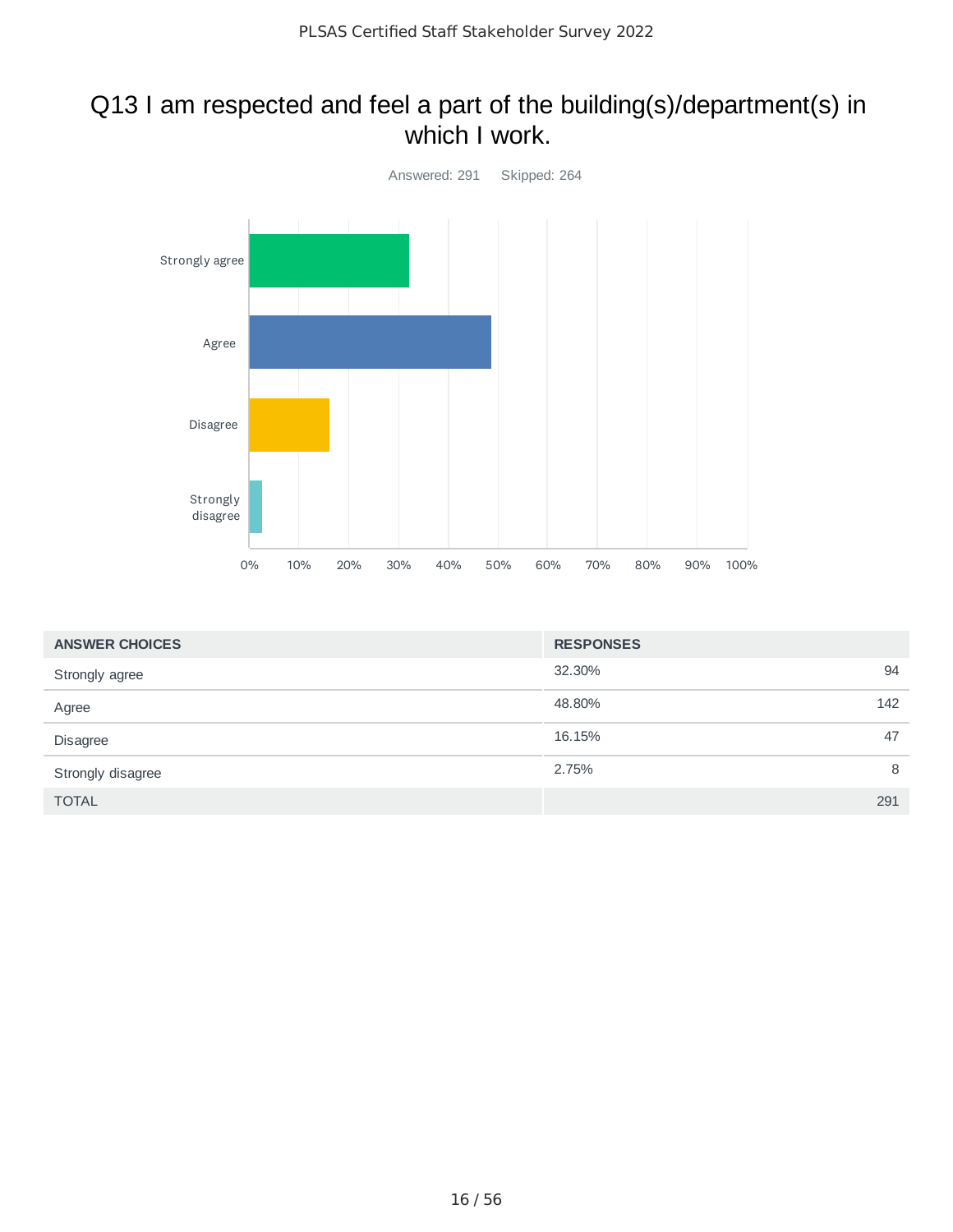#### Q14 I work in an environment that respects diversity and is discriminationfree.



| <b>ANSWER CHOICES</b> | <b>RESPONSES</b> |     |
|-----------------------|------------------|-----|
| Strongly agree        | 21.99%           | 64  |
| Agree                 | 53.26%           | 155 |
| Disagree              | 20.62%           | 60  |
| Strongly disagree     | 4.12%            | 12  |
| <b>TOTAL</b>          |                  | 291 |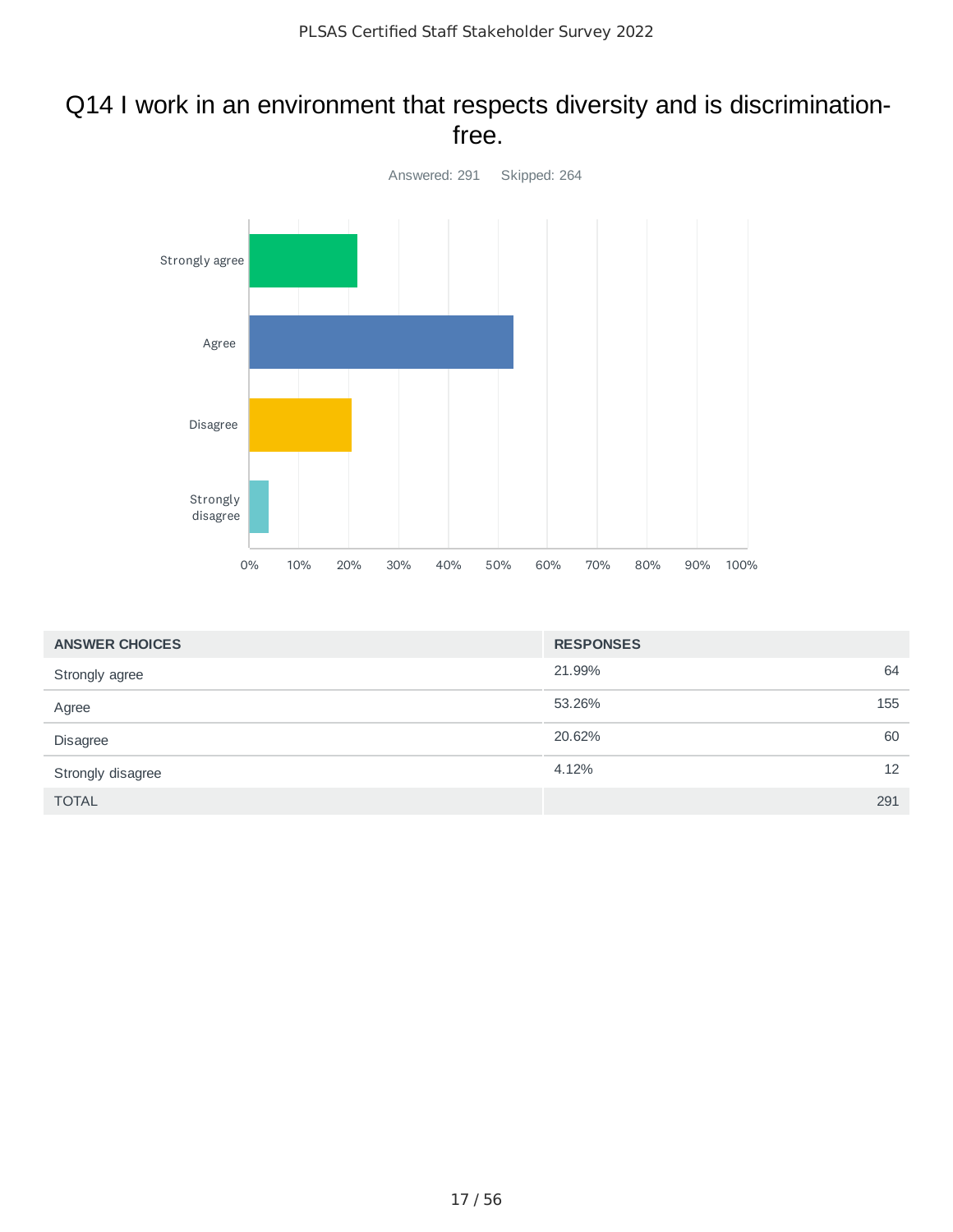

#### Q15 I am able to address biased language and behavior.

| <b>ANSWER CHOICES</b> | <b>RESPONSES</b> |     |
|-----------------------|------------------|-----|
| Strongly agree        | 19.24%           | 56  |
| Agree                 | 70.79%           | 206 |
| Disagree              | 8.93%            | 26  |
| Strongly disagree     | 1.03%            | 3   |
| <b>TOTAL</b>          |                  | 291 |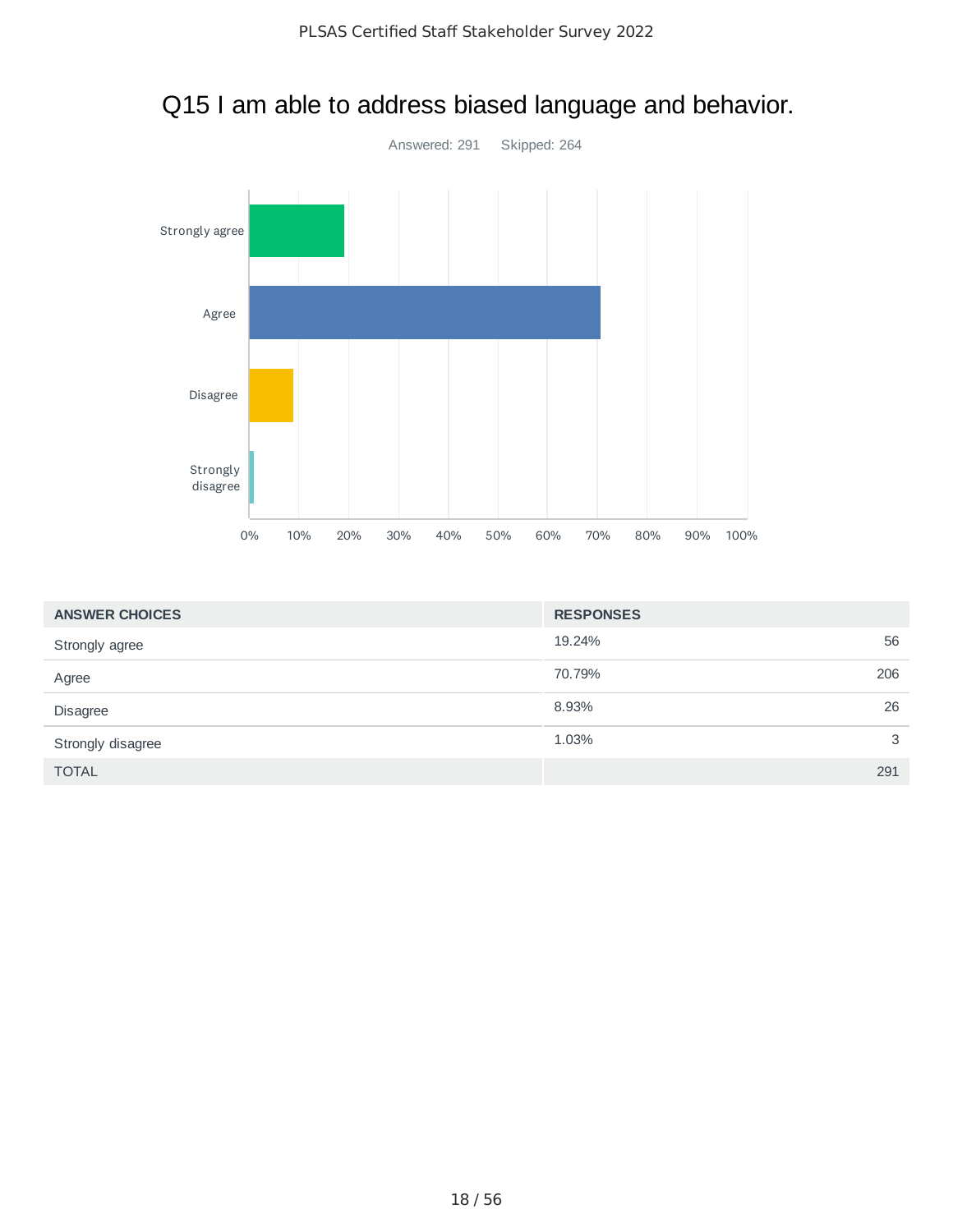#### Q16 I am informed about important district-level dates, activities, events, and information.



| <b>ANSWER CHOICES</b> | <b>RESPONSES</b> |     |
|-----------------------|------------------|-----|
| Strongly agree        | 19.59%           | 57  |
| Agree                 | 64.26%           | 187 |
| Disagree              | 13.06%           | 38  |
| Strongly disagree     | 3.09%            | 9   |
| <b>TOTAL</b>          |                  | 291 |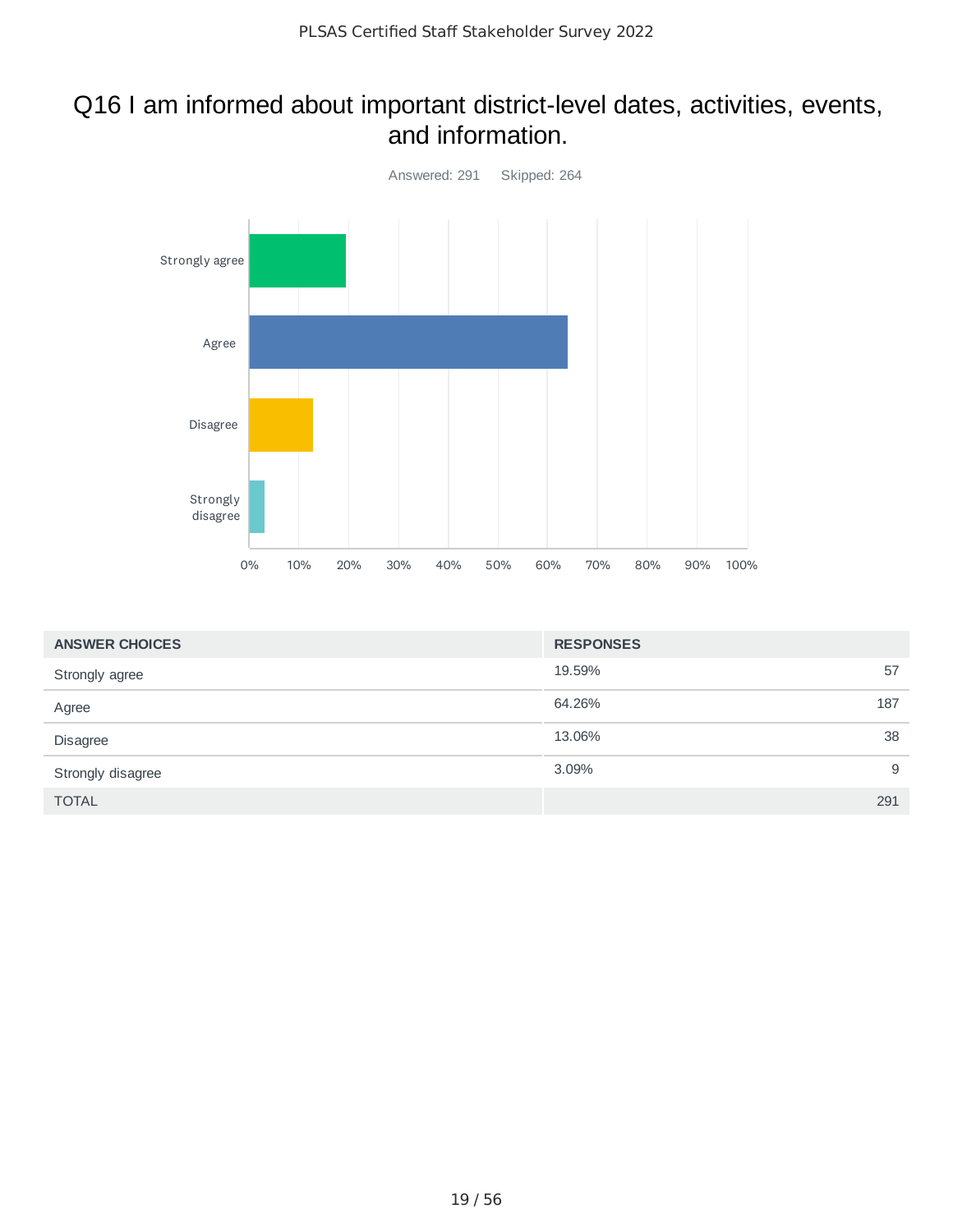#### Q17 I have a high-functioning collaborative working relationship with my colleagues.



| <b>ANSWER CHOICES</b> | <b>RESPONSES</b> |   |
|-----------------------|------------------|---|
| Strongly agree        | 42.61%<br>124    |   |
| Agree                 | 46.05%<br>134    |   |
| Disagree              | 28<br>9.62%      |   |
| Strongly disagree     | 1.72%            | 5 |
| <b>TOTAL</b>          | 291              |   |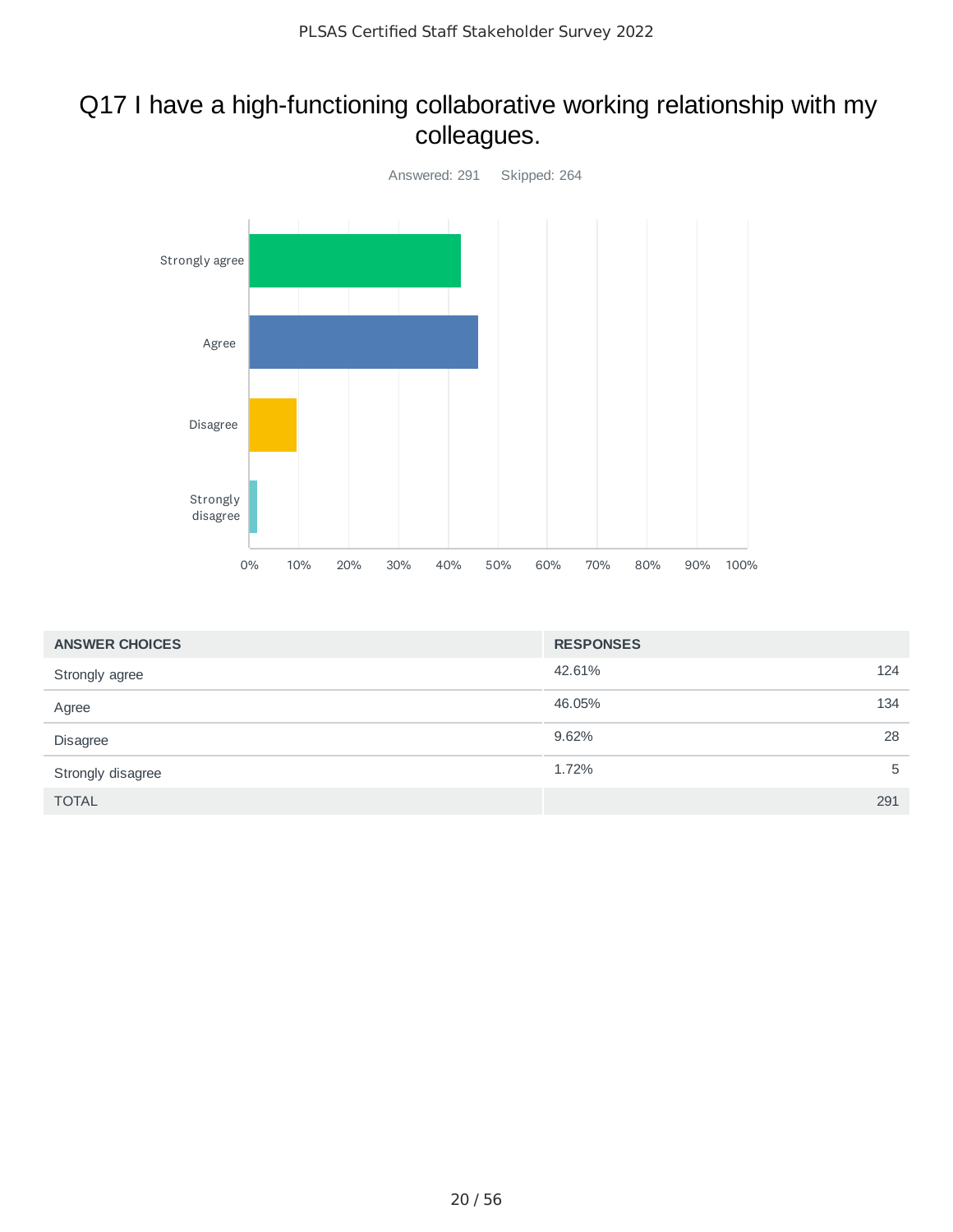#### Q18 I regularly use data to make informed decisions and improve my practice and student learning.



| <b>ANSWER CHOICES</b> | <b>RESPONSES</b> |     |
|-----------------------|------------------|-----|
| Strongly agree        | 37.59%           | 109 |
| Agree                 | 51.72%           | 150 |
| Disagree              | 10.00%           | 29  |
| Strongly disagree     | 0.69%            | 2   |
| <b>TOTAL</b>          |                  | 290 |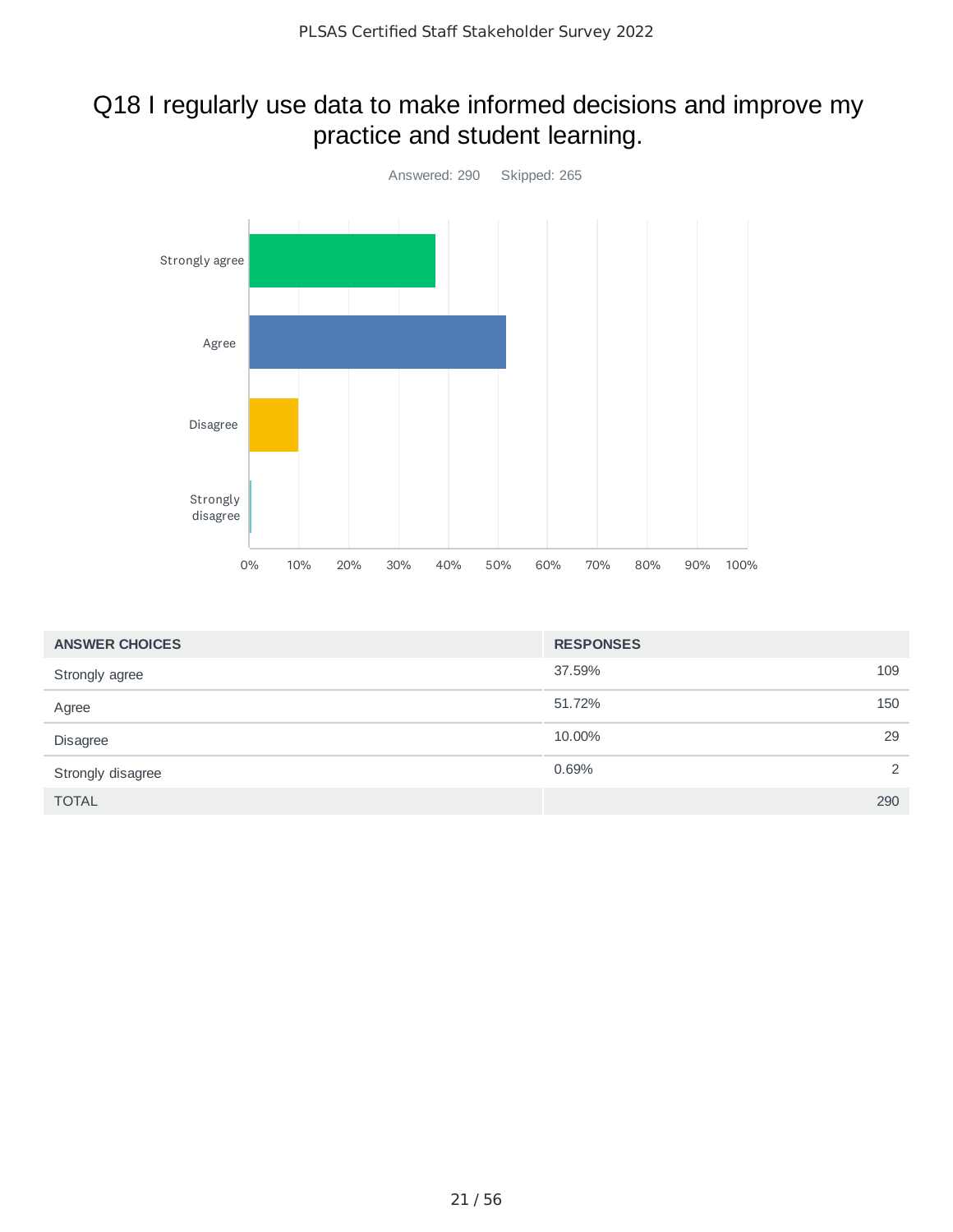#### Q19 I implement Culturally and Linguistically Responsive strategies that advance districtwide inclusion & equity.



| <b>ANSWER CHOICES</b> | <b>RESPONSES</b> |     |
|-----------------------|------------------|-----|
| Strongly agree        | 22.76%           | 66  |
| Agree                 | 65.17%           | 189 |
| Disagree              | 11.72%           | 34  |
| Strongly disagree     | 0.34%            |     |
| <b>TOTAL</b>          |                  | 290 |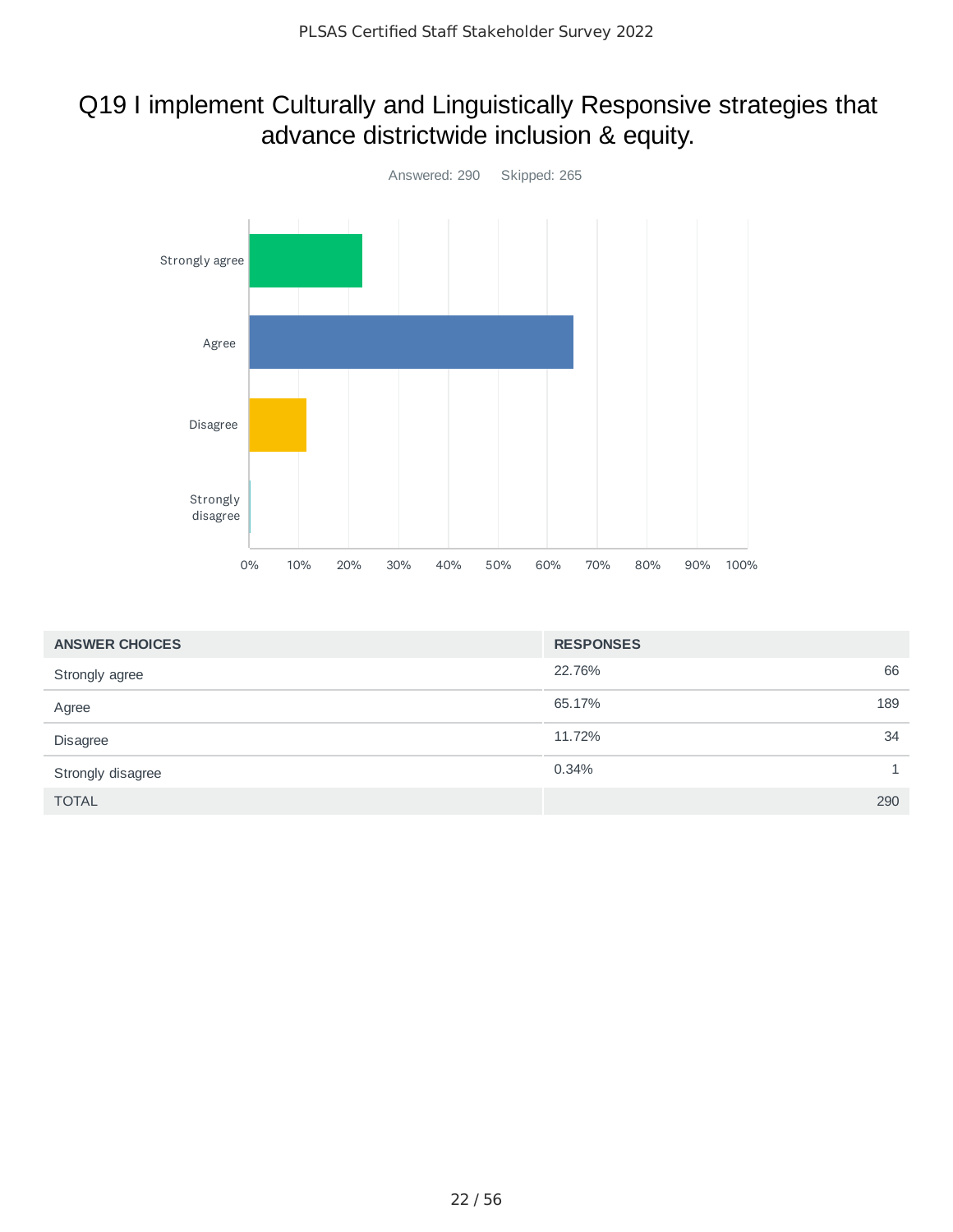#### Q20 I know how to direct families to an Application for Educational Benefits (this is the application that determines eligibility for free/reducedprice meals along with other benefits).



| <b>ANSWER CHOICES</b> | <b>RESPONSES</b> |     |
|-----------------------|------------------|-----|
| Strongly agree        | 12.37%           | 36  |
| Agree                 | 31.62%           | 92  |
| <b>Disagree</b>       | 41.92%           | 122 |
| Strongly disagree     | 14.09%           | 41  |
| <b>TOTAL</b>          |                  | 291 |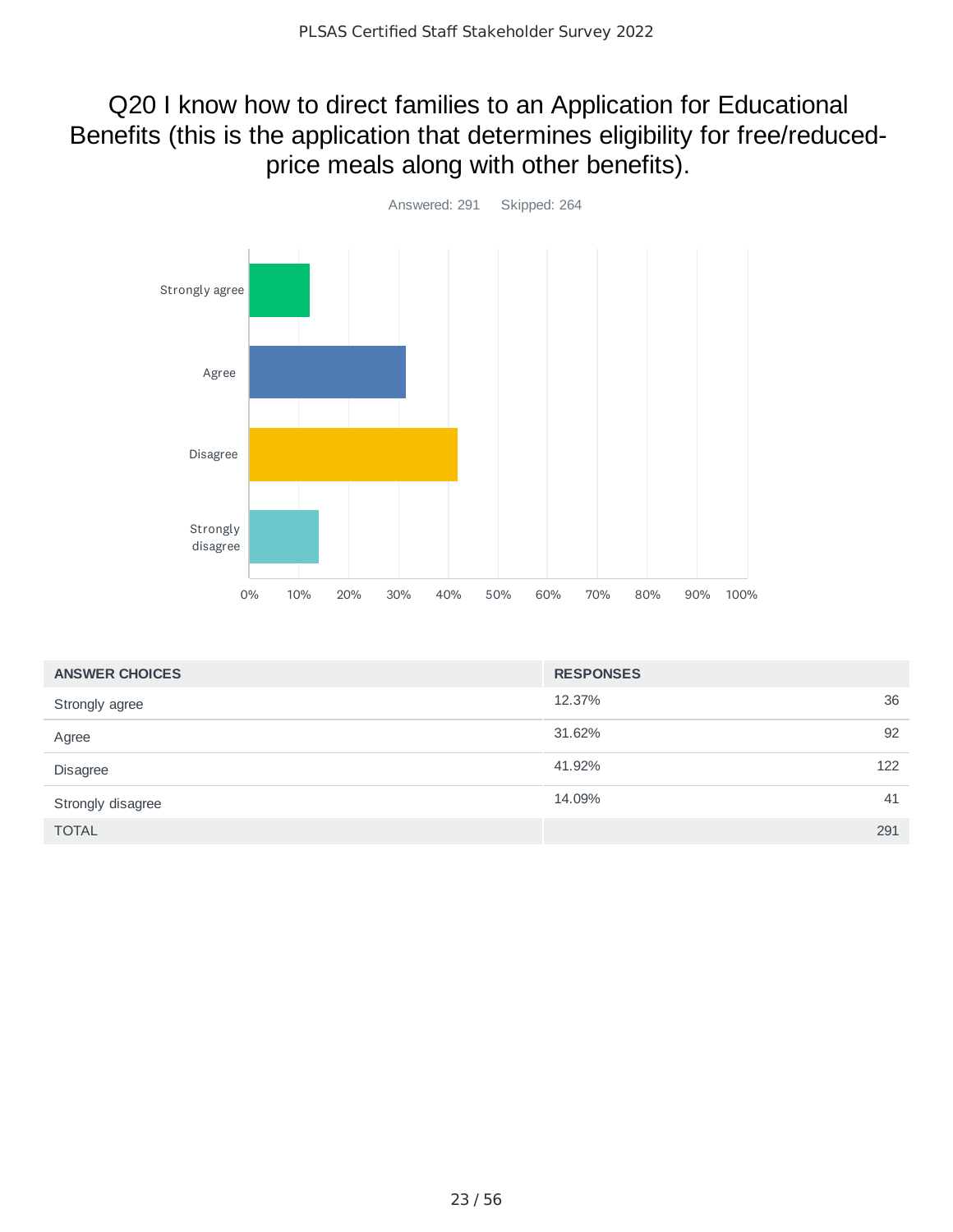#### Q21 In this item, the goal is to gather information about district-wide culture; please respond generally: My administrator(s)/supervisor(s) listens and follows through when I express concerns.



| <b>ANSWER CHOICES</b> | <b>RESPONSES</b> |     |
|-----------------------|------------------|-----|
| Strongly agree        | 29.66%           | 86  |
| Agree                 | 42.76%           | 124 |
| <b>Disagree</b>       | 21.38%           | 62  |
| Strongly disagree     | 6.21%            | 18  |
| <b>TOTAL</b>          |                  | 290 |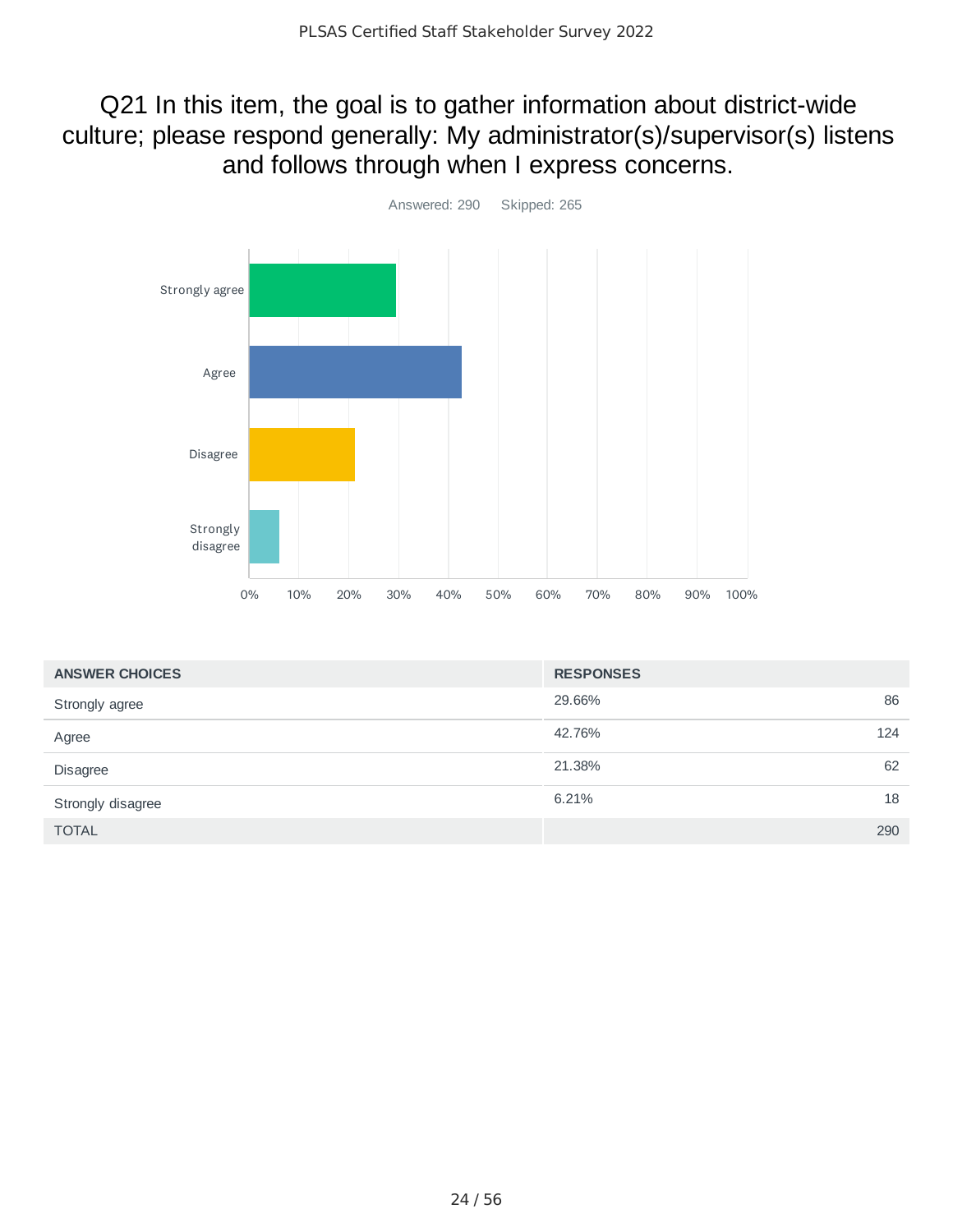#### Q22 In this item, the goal is to gather information about district-wide culture; please respond generally: My administrator(s)/supervisor(s) shows appreciation for staff members.



| <b>ANSWER CHOICES</b> | <b>RESPONSES</b> |     |
|-----------------------|------------------|-----|
| Strongly agree        | 33.68%           | 98  |
| Agree                 | 38.49%           | 112 |
| <b>Disagree</b>       | 21.99%           | 64  |
| Strongly disagree     | 5.84%            | 17  |
| <b>TOTAL</b>          |                  | 291 |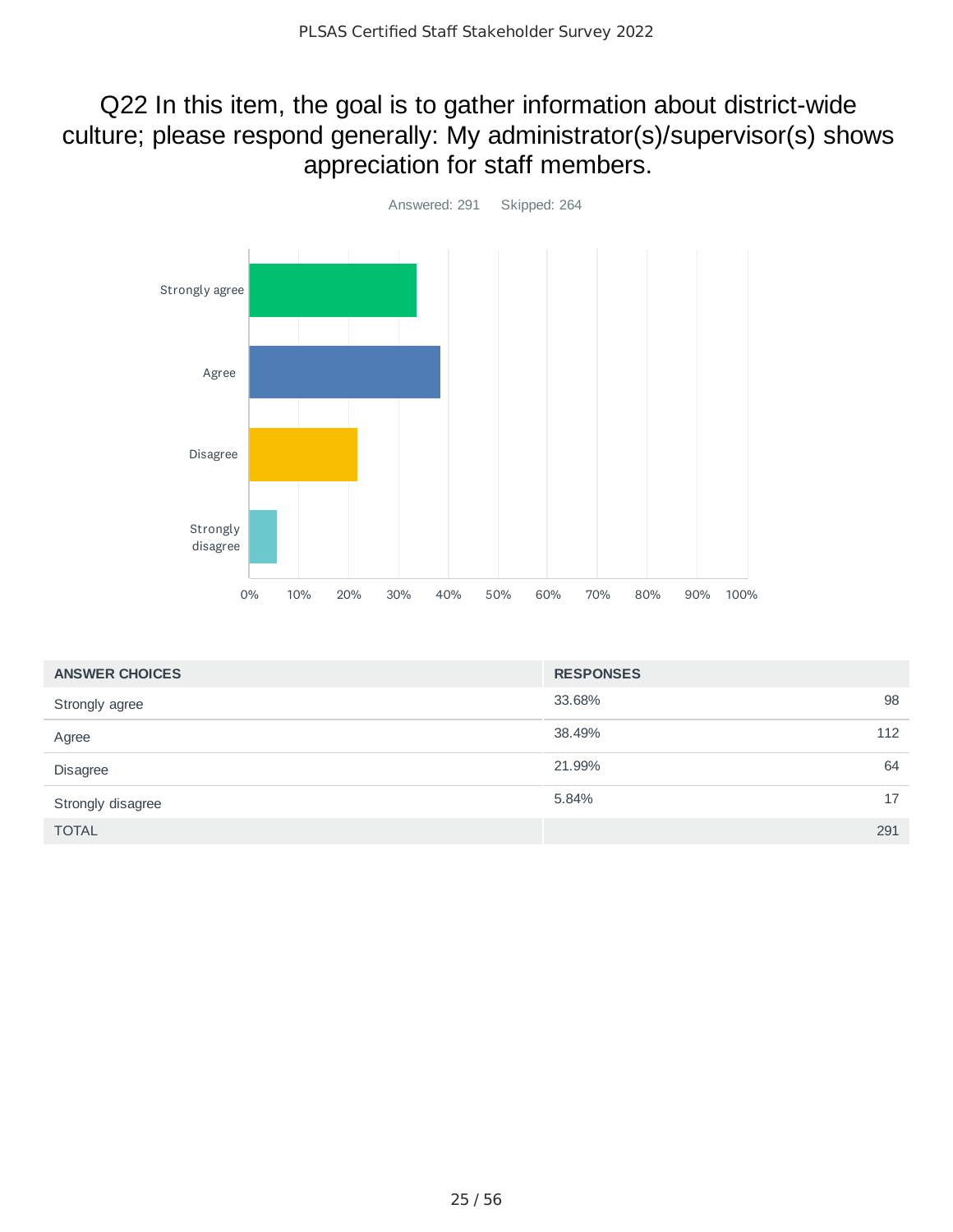#### Q23 The Learning, Achievement & Innovation Department staff is responsive to my ideas, needs, and requests.



| <b>ANSWER CHOICES</b> | <b>RESPONSES</b> |     |
|-----------------------|------------------|-----|
| Strongly agree        | 6.90%            | 20  |
| Agree                 | 39.31%           | 114 |
| Disagree              | 24.48%           | 71  |
| Strongly disagree     | 8.97%            | 26  |
| Not applicable        | 20.34%           | 59  |
| <b>TOTAL</b>          |                  | 290 |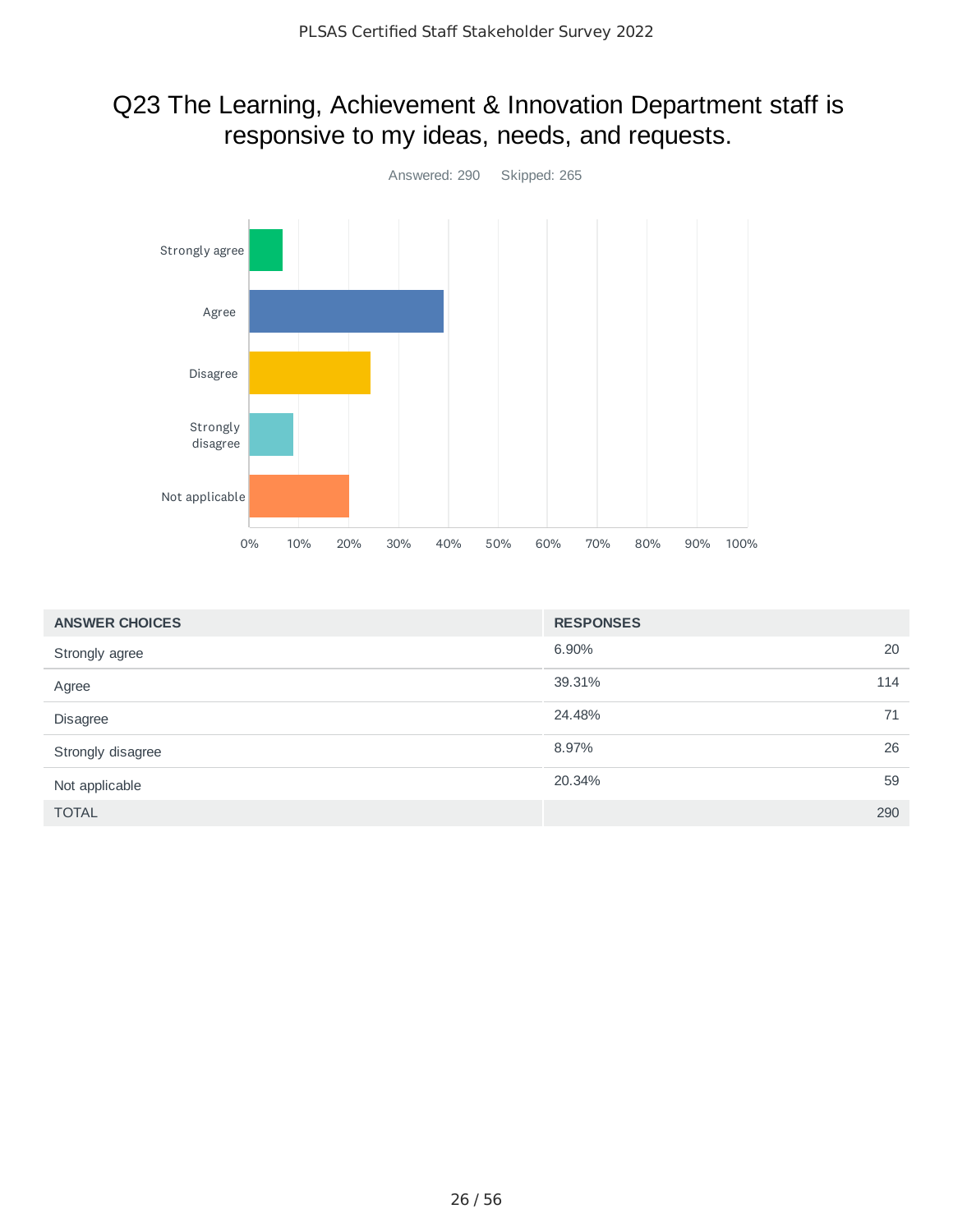#### Q24 The District Technology Department provides a high level of customer service that meets my needs.



| <b>ANSWER CHOICES</b> | <b>RESPONSES</b> |                |
|-----------------------|------------------|----------------|
| Strongly agree        | 31.03%           | 90             |
| Agree                 | 53.79%           | 156            |
| Disagree              | 10.69%           | 31             |
| Strongly disagree     | 1.38%            | $\overline{4}$ |
| Not applicable        | 3.10%            | 9              |
| <b>TOTAL</b>          |                  | 290            |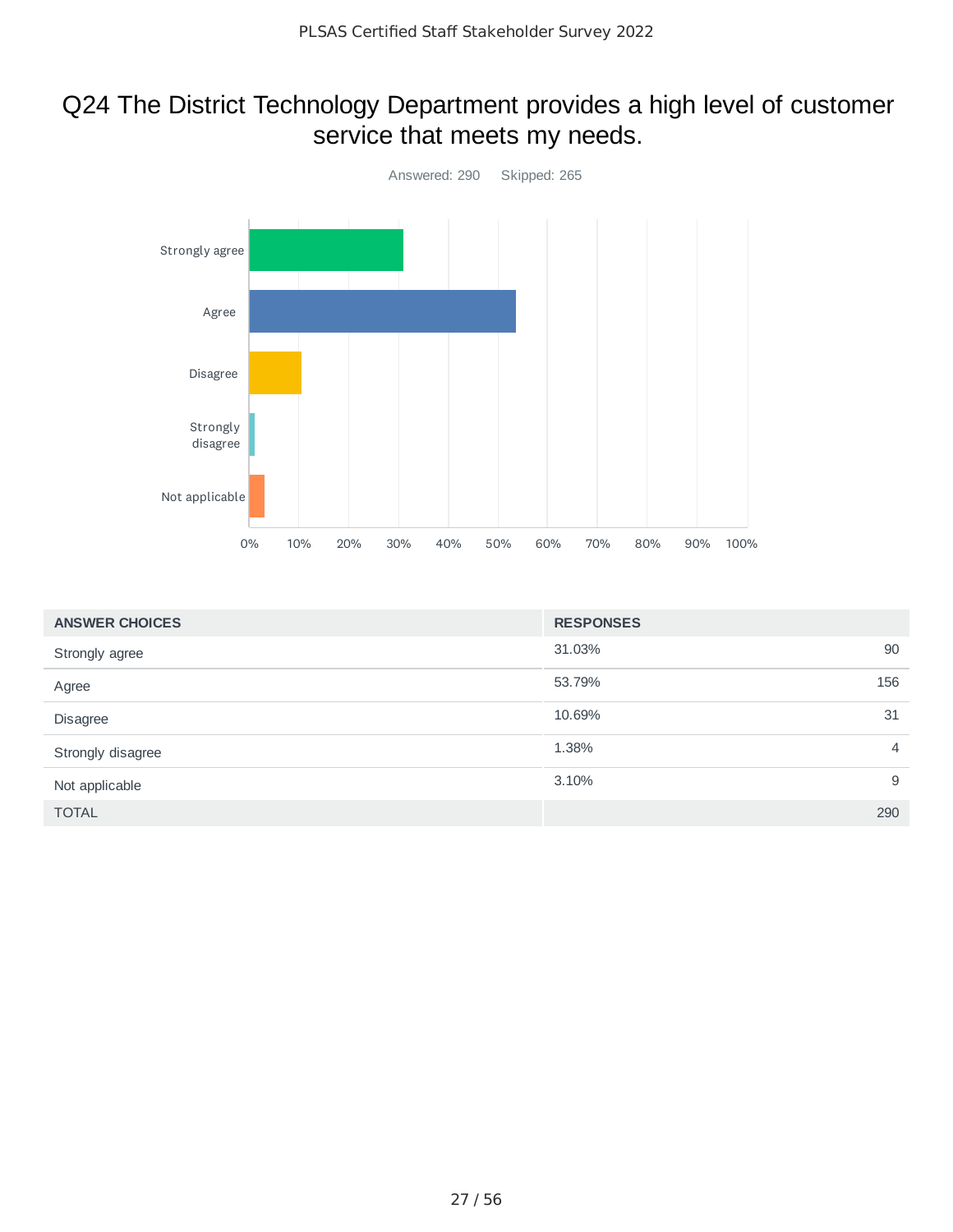#### Q25 The Special Education Department works in collaboration with general education to support and provide specialized instruction and accommodations in my classroom.



| <b>ANSWER CHOICES</b> | <b>RESPONSES</b> |
|-----------------------|------------------|
| Strongly agree        | 18.28%<br>53     |
| Agree                 | 42.07%<br>122    |
| Disagree              | 21.03%<br>61     |
| Strongly disagree     | 3.79%<br>11      |
| Not applicable        | 14.83%<br>43     |
| <b>TOTAL</b>          | 290              |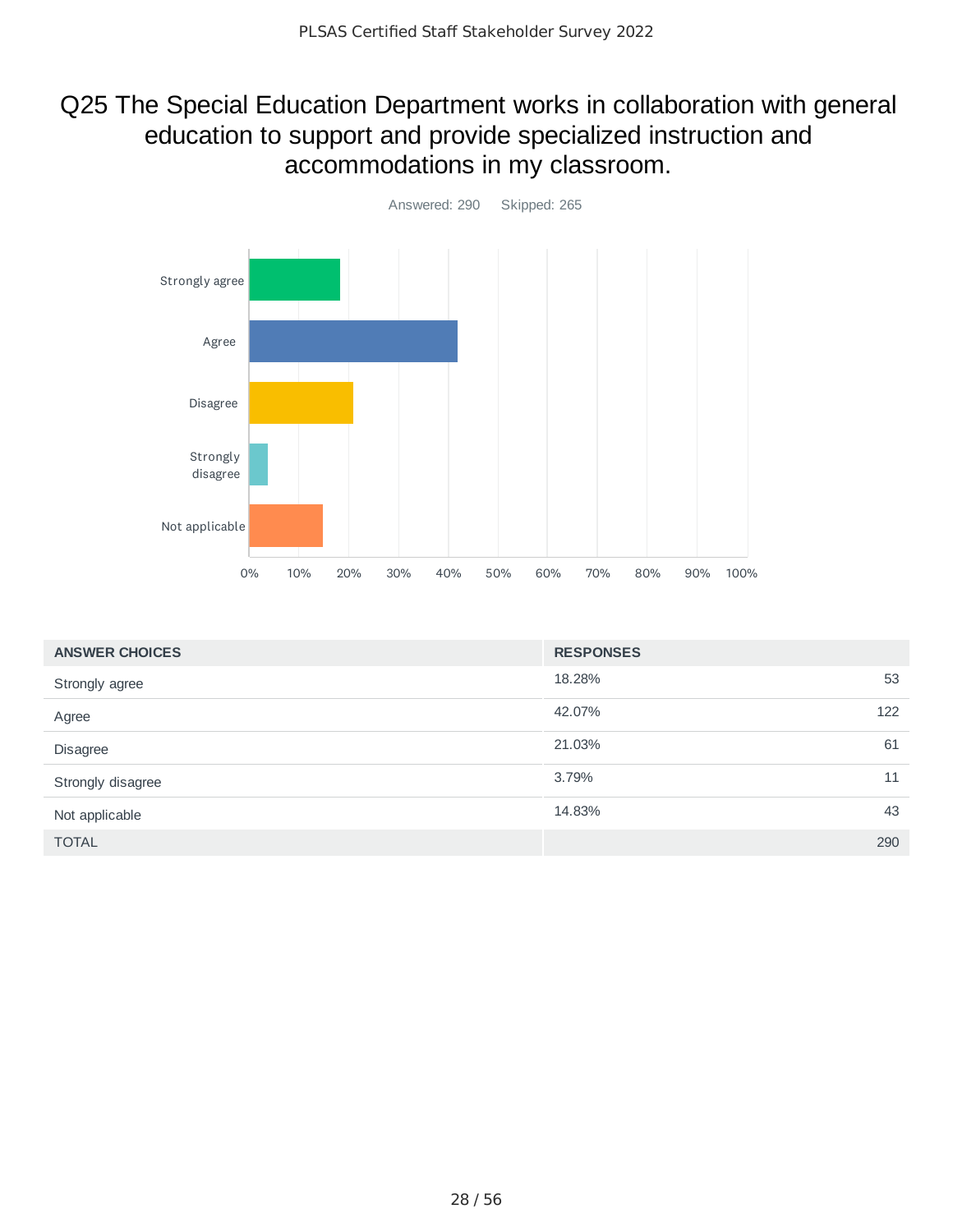#### Q26 The Human Resources Department provides timely and accurate customer service.



| <b>ANSWER CHOICES</b> | <b>RESPONSES</b> |     |
|-----------------------|------------------|-----|
| Strongly agree        | 15.86%           | 46  |
| Agree                 | 62.07%           | 180 |
| Disagree              | 8.97%            | 26  |
| Strongly disagree     | 3.45%            | 10  |
| Not applicable        | 9.66%            | 28  |
| <b>TOTAL</b>          |                  | 290 |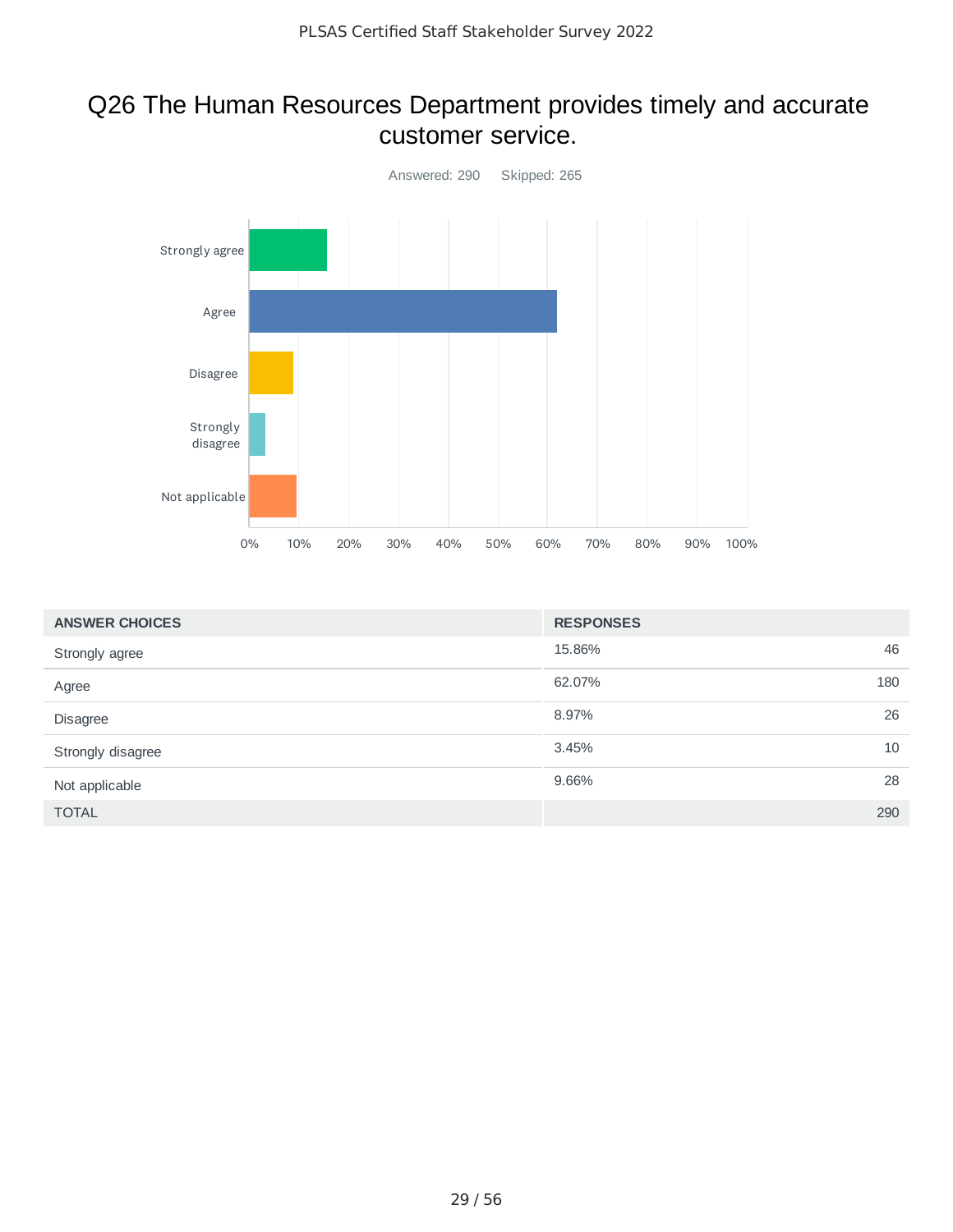### Q27 I have learned more about my benefits and leave options this year.



| <b>ANSWER CHOICES</b> | <b>RESPONSES</b> |     |
|-----------------------|------------------|-----|
| Strongly agree        | 8.97%            | 26  |
| Agree                 | 57.93%           | 168 |
| Disagree              | 30.34%           | 88  |
| Strongly disagree     | 2.76%            | 8   |
| <b>TOTAL</b>          |                  | 290 |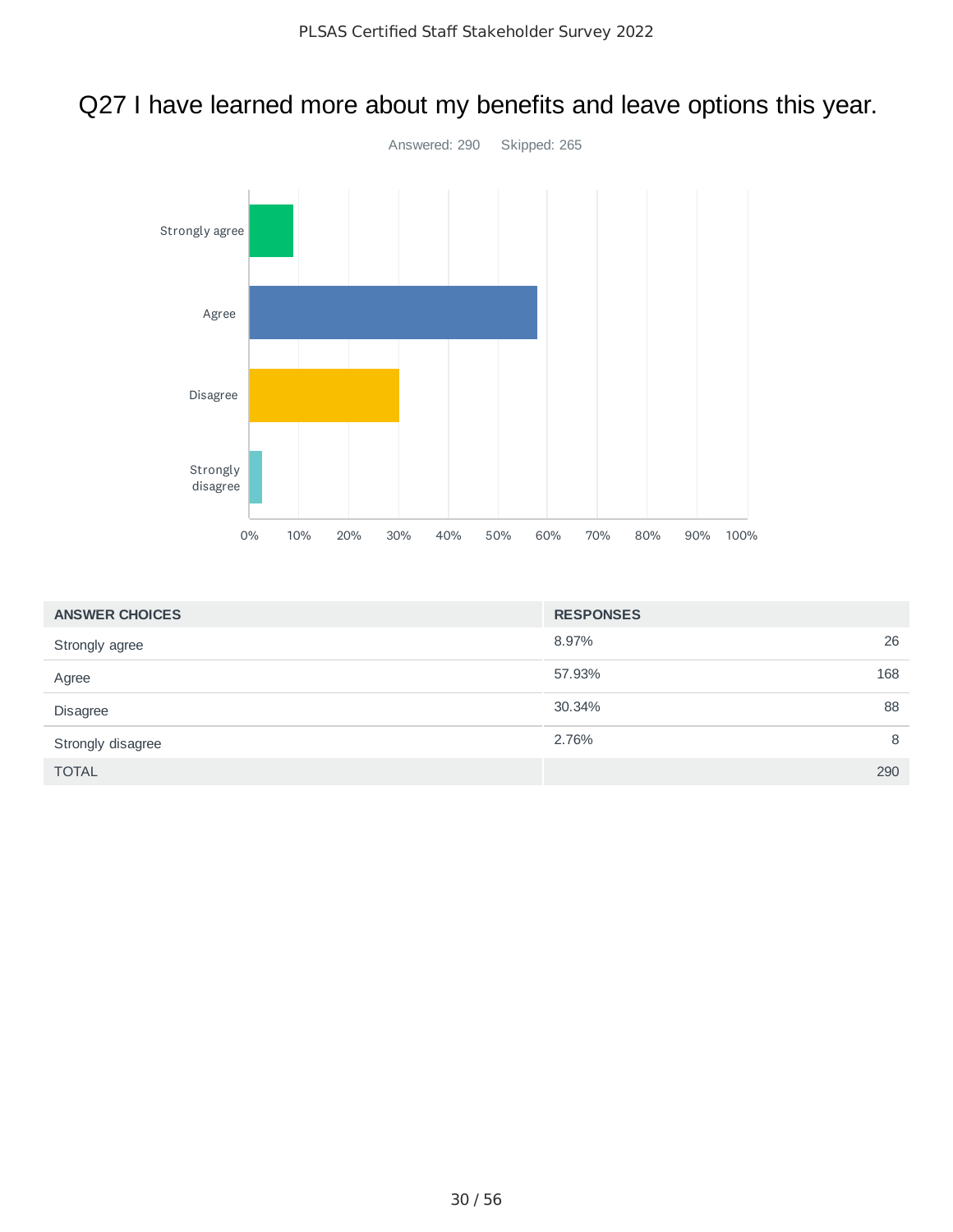#### Q28 I know where to go and who to ask if I have a Human Resources question or need.



| <b>ANSWER CHOICES</b> | <b>RESPONSES</b> |
|-----------------------|------------------|
| Strongly agree        | 16.21%<br>47     |
| Agree                 | 63.79%<br>185    |
| Disagree              | 52<br>17.93%     |
| Strongly disagree     | 6<br>2.07%       |
| <b>TOTAL</b>          | 290              |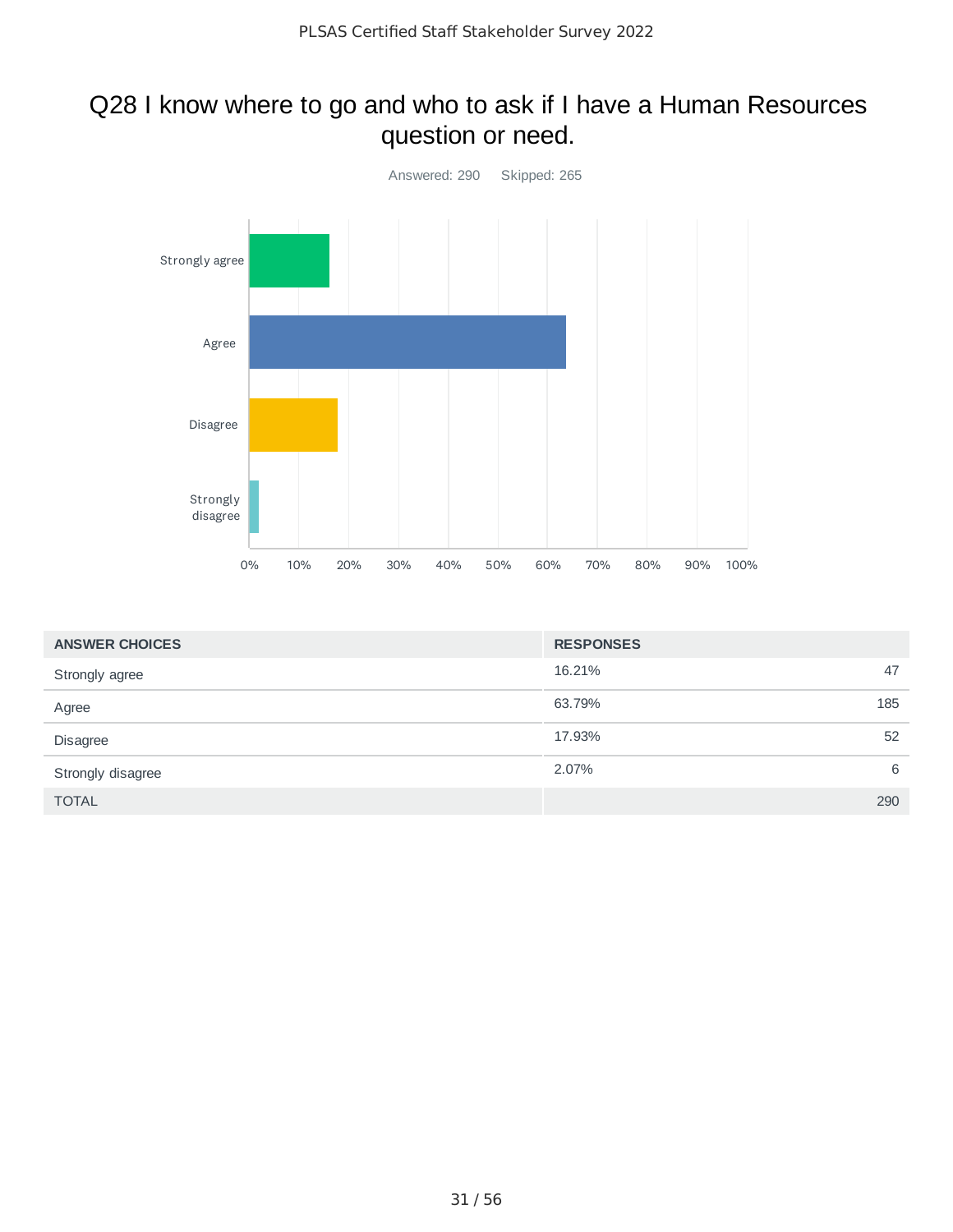#### Q29 The Business Services Department provides a high level of customer service that meets my needs.



| <b>ANSWER CHOICES</b> | <b>RESPONSES</b> |     |
|-----------------------|------------------|-----|
| Strongly agree        | 6.57%            | 19  |
| Agree                 | 40.48%           | 117 |
| Disagree              | 10.73%           | 31  |
| Strongly disagree     | 5.88%            | 17  |
| Not applicable        | 36.33%           | 105 |
| <b>TOTAL</b>          |                  | 289 |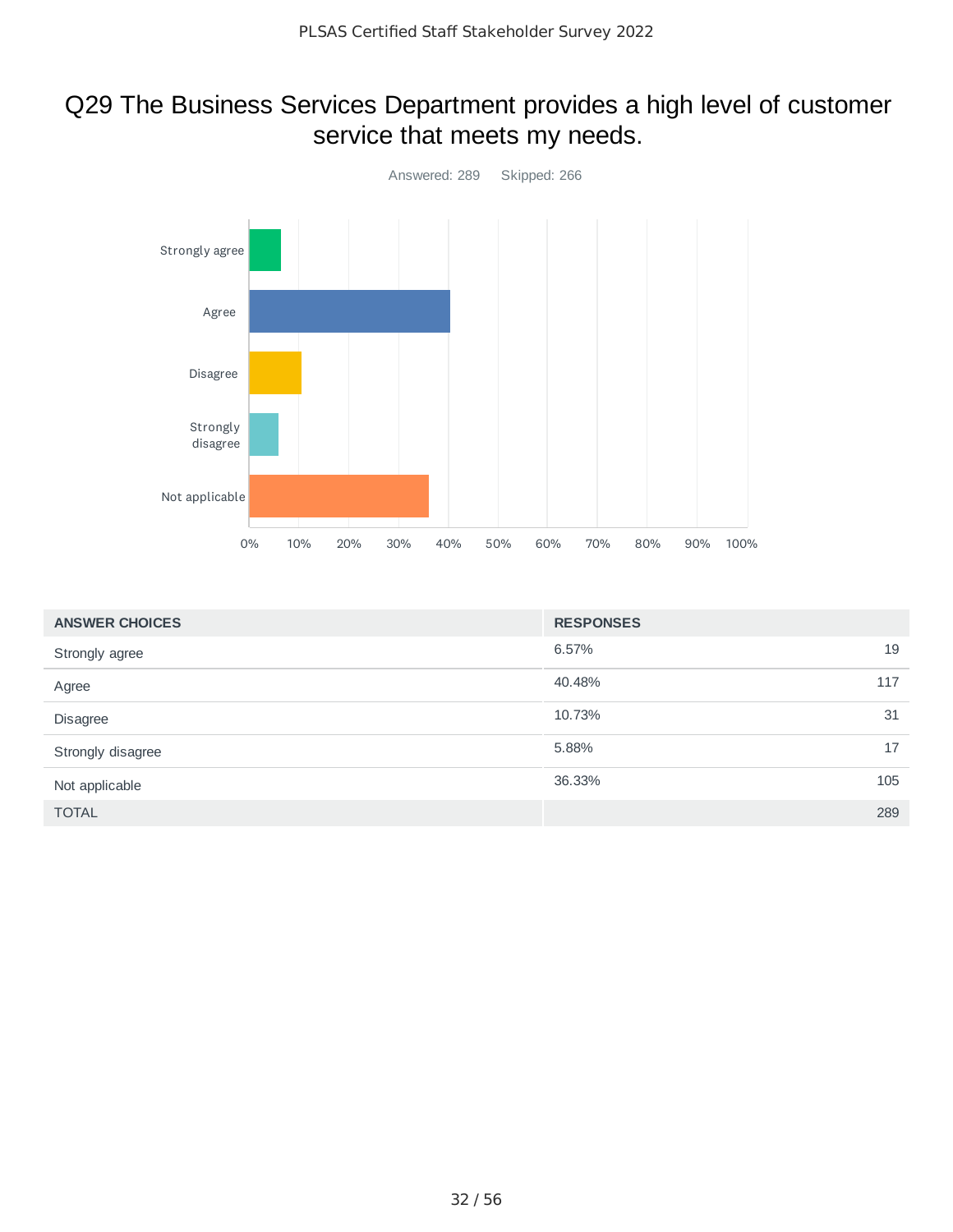#### Q30 The District Operations, Transportation, Health and Safety Department provides a high level of customer service that meets my needs.



| <b>ANSWER CHOICES</b> | <b>RESPONSES</b> |
|-----------------------|------------------|
| Strongly agree        | 11.76%<br>34     |
| Agree                 | 49.48%<br>143    |
| Disagree              | 16<br>5.54%      |
| Strongly disagree     | 0.69%<br>2       |
| Not applicable        | 32.53%<br>94     |
| <b>TOTAL</b>          | 289              |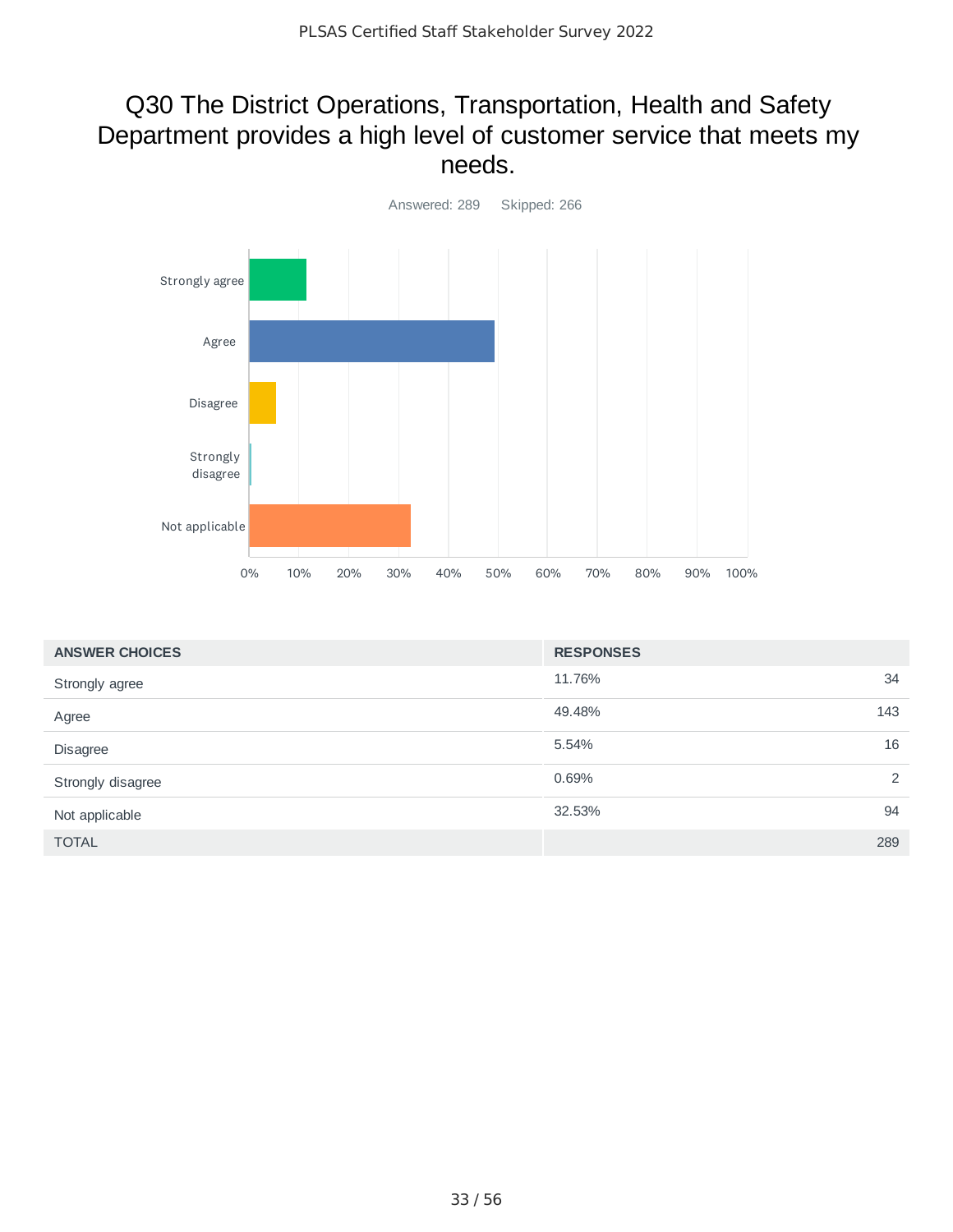#### Q31 The School Board provides the vision and mission necessary to meet the needs of students in our community.



| <b>ANSWER CHOICES</b> | <b>RESPONSES</b> |     |
|-----------------------|------------------|-----|
| Strongly agree        | 6.19%            | 18  |
| Agree                 | 53.26%           | 155 |
| Disagree              | 19.24%           | 56  |
| Strongly disagree     | 6.53%            | 19  |
| Unsure                | 14.78%           | 43  |
| <b>TOTAL</b>          |                  | 291 |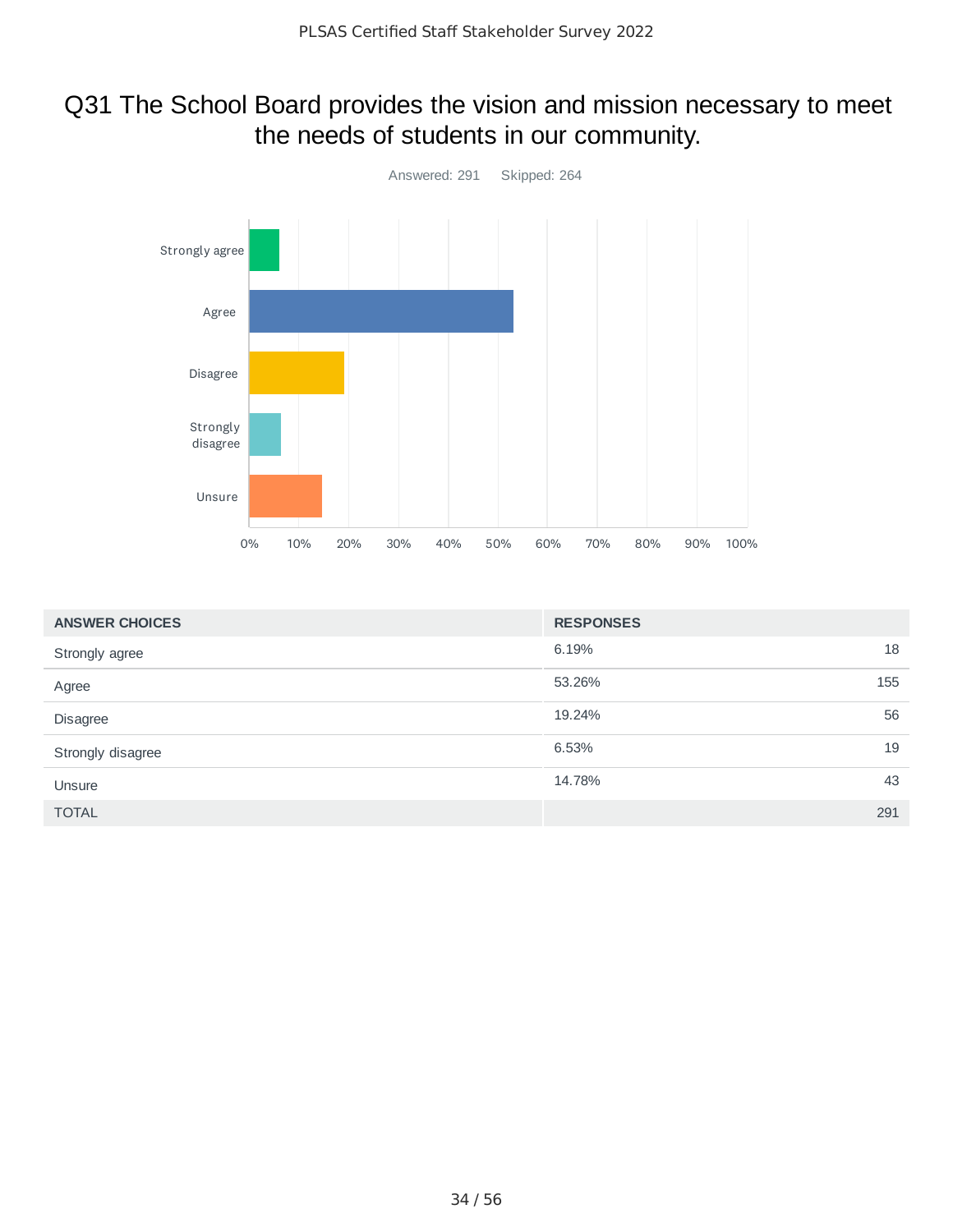#### Q32 The School Board aligns the resources of the district to the goals they hope to achieve.



| <b>ANSWER CHOICES</b> | <b>RESPONSES</b> |     |
|-----------------------|------------------|-----|
| Strongly agree        | 5.19%            | 15  |
| Agree                 | 43.60%           | 126 |
| Disagree              | 27.68%           | 80  |
| Strongly disagree     | 7.96%            | 23  |
| Unsure                | 15.57%           | 45  |
| <b>TOTAL</b>          |                  | 289 |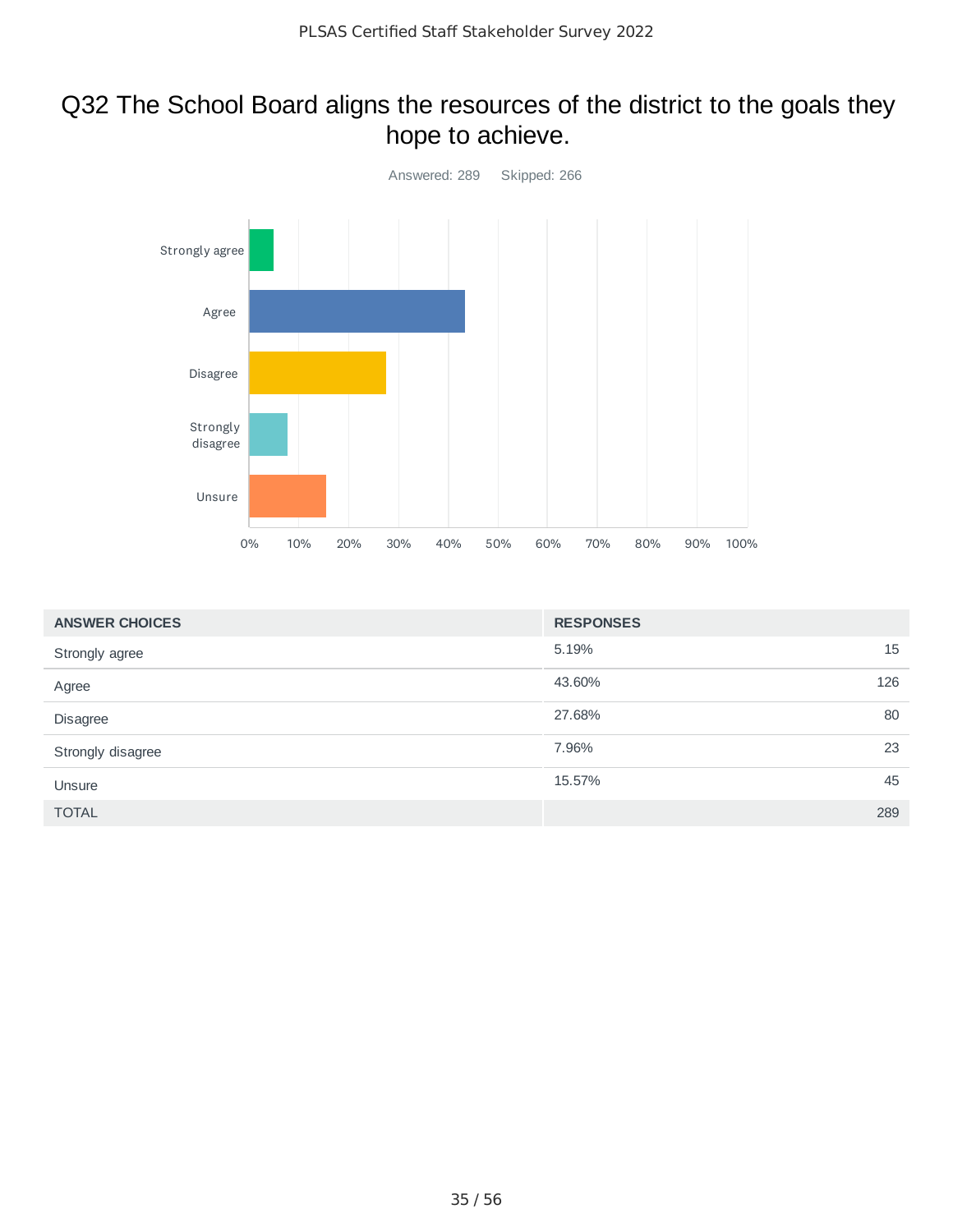#### Q33 The School Board encourages community and staff collaboration in the direction of the school district.



| <b>ANSWER CHOICES</b> | <b>RESPONSES</b> |     |
|-----------------------|------------------|-----|
| Strongly agree        | 5.56%            | 16  |
| Agree                 | 46.53%           | 134 |
| Disagree              | 24.31%           | 70  |
| Strongly disagree     | 7.99%            | 23  |
| Unsure                | 15.63%           | 45  |
| <b>TOTAL</b>          |                  | 288 |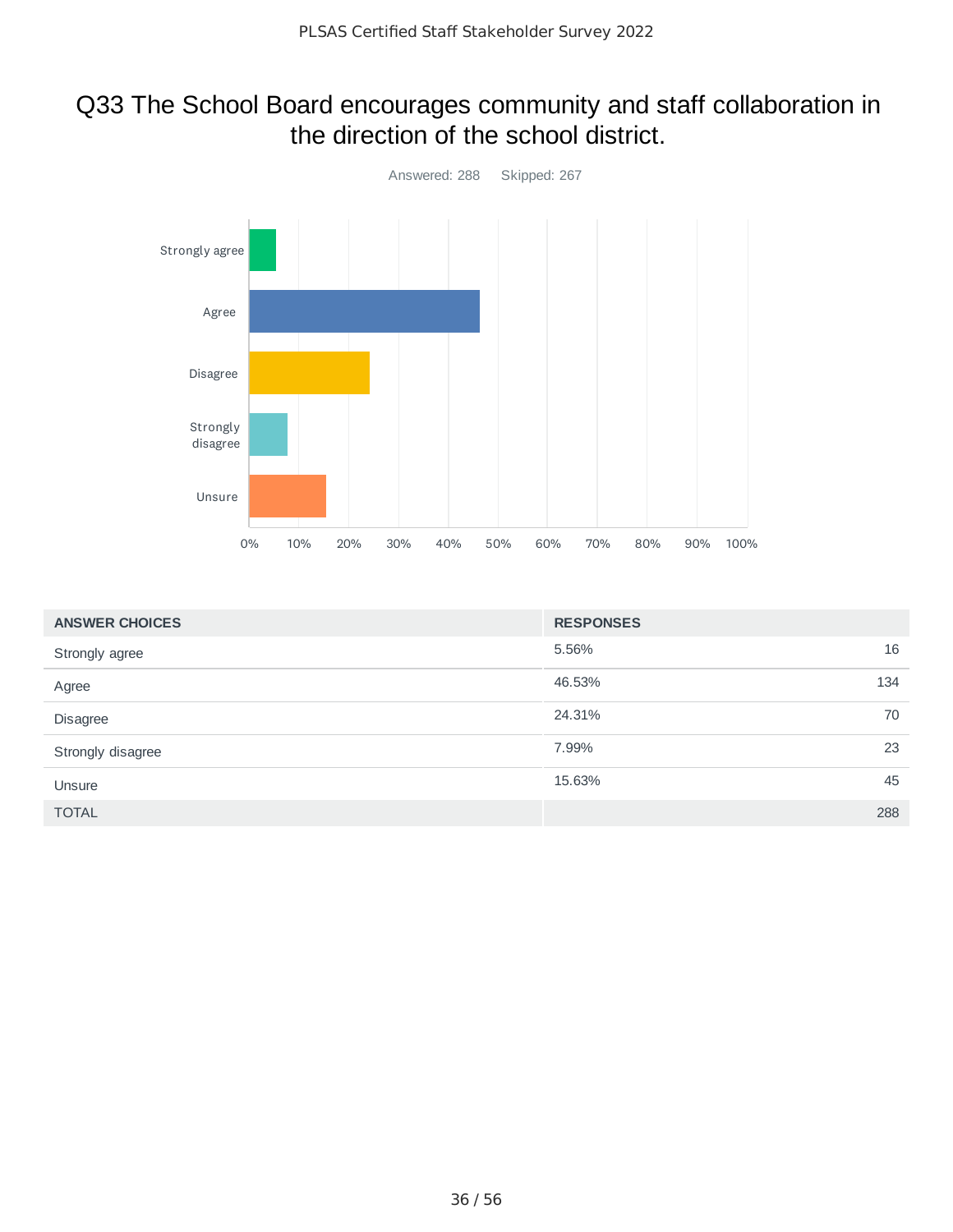

|  |  | Q34 Overall, I am satisfied with the School Board. |  |
|--|--|----------------------------------------------------|--|
|--|--|----------------------------------------------------|--|

| <b>ANSWER CHOICES</b> | <b>RESPONSES</b> |  |
|-----------------------|------------------|--|
| Strongly agree        | 6.21%<br>18      |  |
| Agree                 | 51.38%<br>149    |  |
| Disagree              | 21.03%<br>61     |  |
| Strongly disagree     | 5.86%<br>17      |  |
| Unsure                | 15.52%<br>45     |  |
| <b>TOTAL</b>          | 290              |  |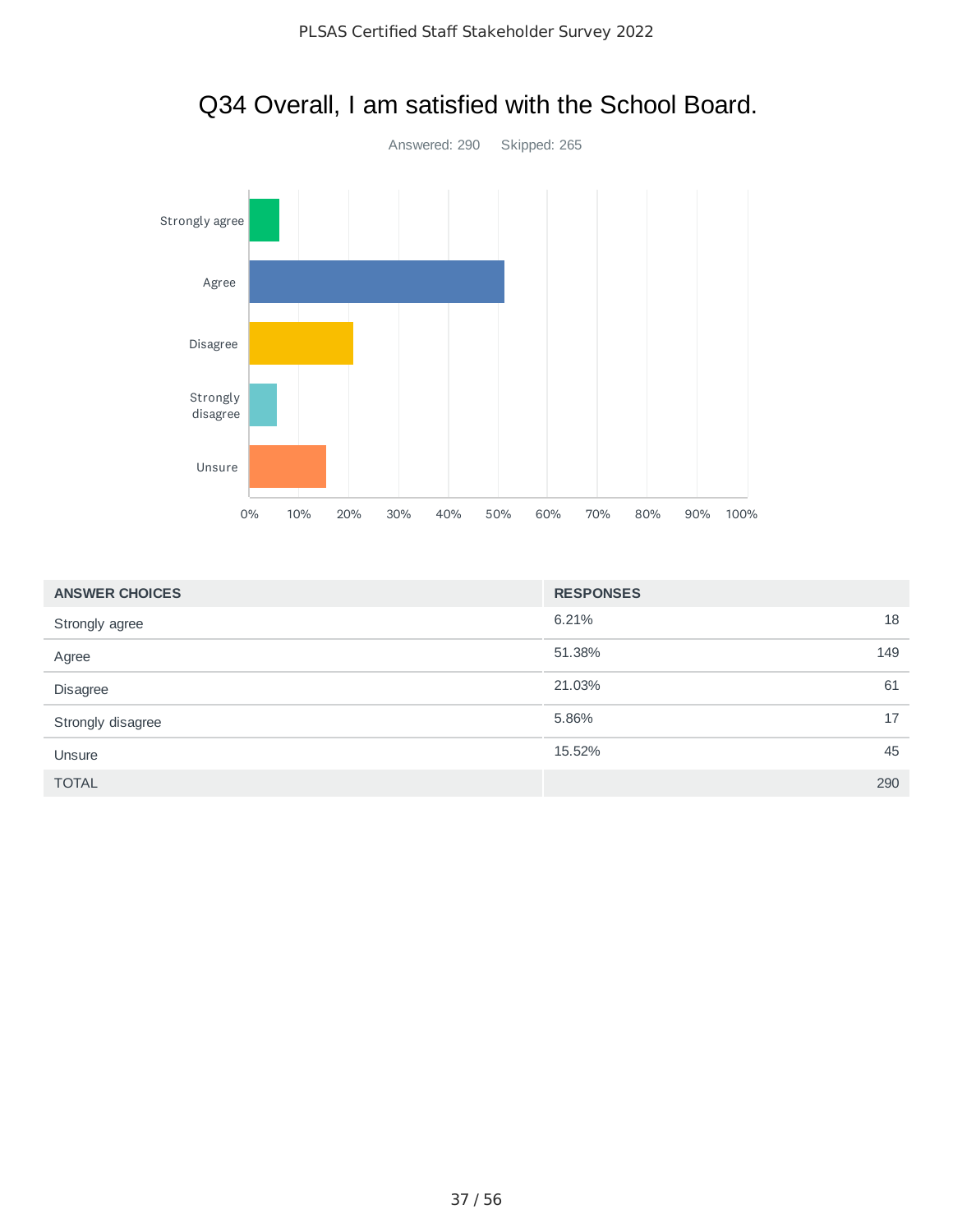

### Q35 My department or school is:

Answered: 271 Skipped: 284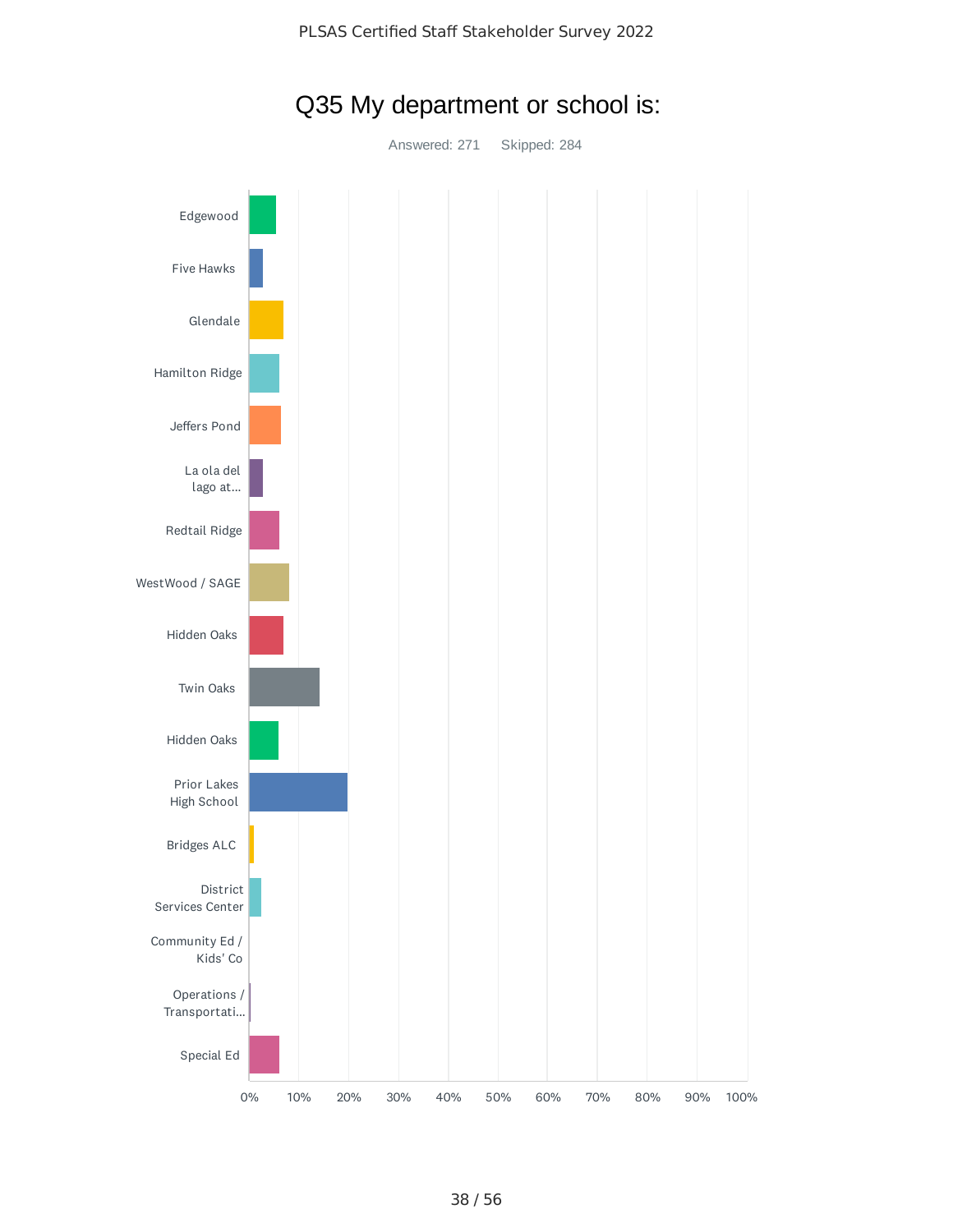#### PLSAS Certified Staff Stakeholder Survey 2022

| <b>ANSWER CHOICES</b>                         | <b>RESPONSES</b> |                |
|-----------------------------------------------|------------------|----------------|
| Edgewood                                      | 5.54%            | 15             |
| <b>Five Hawks</b>                             | 2.95%            | 8              |
| Glendale                                      | 7.01%            | 19             |
| Hamilton Ridge                                | 6.27%            | 17             |
| Jeffers Pond                                  | 6.64%            | 18             |
| La ola del lago at Grainwood                  | 2.95%            | 8              |
| Redtail Ridge                                 | 6.27%            | 17             |
| WestWood / SAGE                               | 8.12%            | 22             |
| Hidden Oaks                                   | 7.01%            | 19             |
| <b>Twin Oaks</b>                              | 14.39%           | 39             |
| Hidden Oaks                                   | 5.90%            | 16             |
| Prior Lakes High School                       | 19.93%           | 54             |
| <b>Bridges ALC</b>                            | 1.11%            | 3              |
| <b>District Services Center</b>               | 2.58%            | $\overline{7}$ |
| Community Ed / Kids' Co                       | 0.00%            | $\mathsf O$    |
| Operations / Transportation / Health Services | 0.37%            | $\mathbf{1}$   |
| Special Ed                                    | 6.27%            | 17             |
| Total Respondents: 271                        |                  |                |